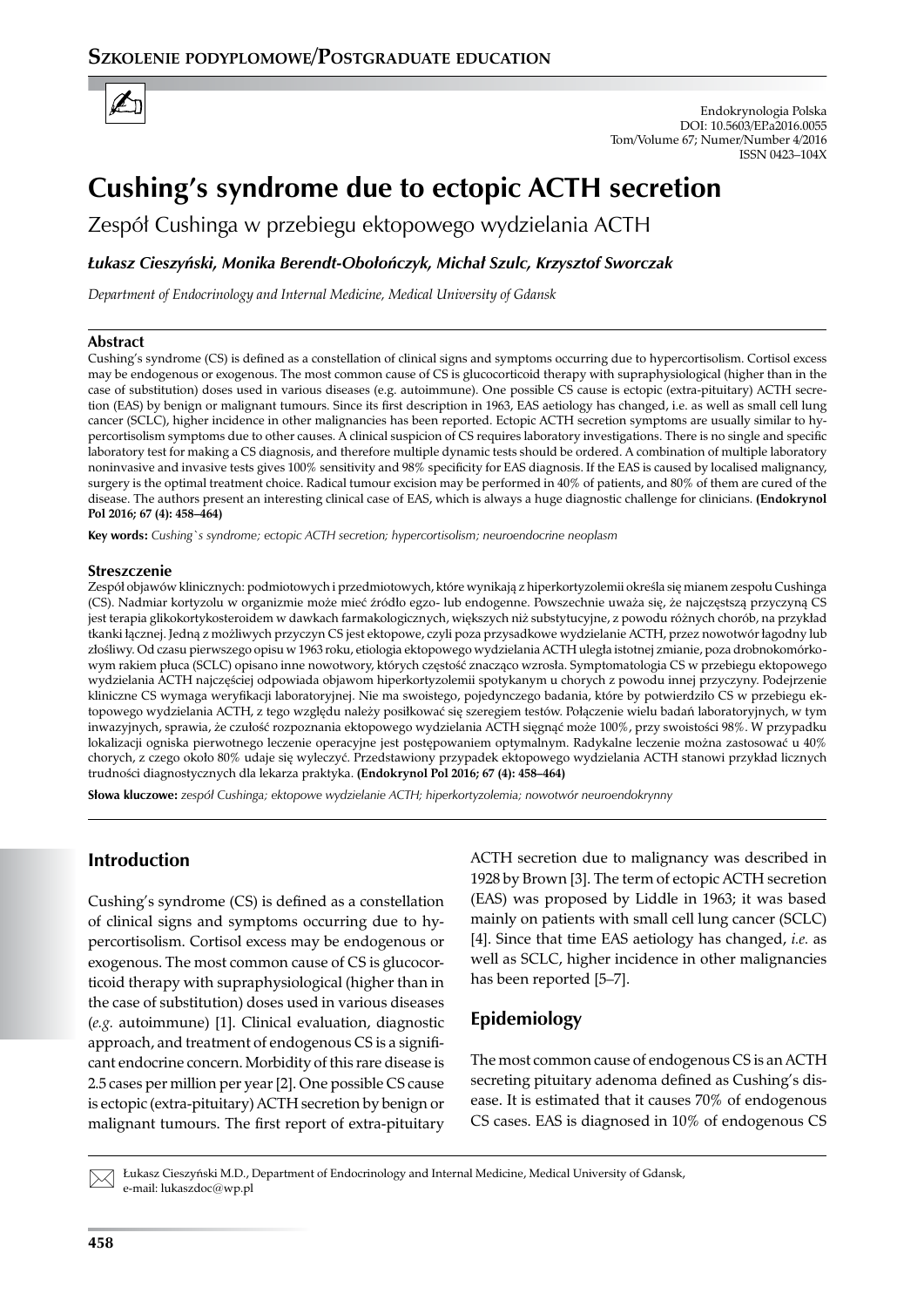#### **Table I.** *Causes of CS*

| 70%   |
|-------|
| 10%   |
| 5%    |
|       |
| 10%   |
| 5%    |
| $-2%$ |
|       |

|  |  |  | <b>Table II. Causes of EAS</b> |  |  |  |
|--|--|--|--------------------------------|--|--|--|
|--|--|--|--------------------------------|--|--|--|

| <b>Ectopic ACTH secretion</b>            |                   |                                  |
|------------------------------------------|-------------------|----------------------------------|
| Common                                   | Rare              | Very rare                        |
| <b>Bronchial NEN</b>                     | Ovarian cancer    | <b>Oesophageal</b><br>cancer     |
| Lung cancer                              | Colorectal cancer | Kidney cancer                    |
| <b>Thymic NEN</b>                        | Prostate cancer   | Hepatocarcinoma                  |
| Pancreatic/gastrointestinal<br>tract NEN | Cervical cancer   | <b>Breast cancer</b>             |
| Medullary thyroid cancer                 | Neuroblastoma     | Salivary gland<br>tumour         |
| Pheochromocytoma                         |                   | Pleural<br>mesothelioma          |
|                                          |                   | Lymphomas                        |
|                                          |                   | Malignant<br>melanoma            |
|                                          |                   | Ovarian and<br>testicular tumour |
|                                          |                   | Laryngeal cancer                 |

patients; other causes of CS are listed in Table I [8–10]. Cushing's disease is more common in women, but EAS has an equal incidence in both sexes or even is more common in men. The average age at Cushing's disease diagnosis is 30–40 years, and EAS is diagnosed in 45–50-year-olds.

Most of EAS tumours are malignant and are derived from amine precursor uptake and decarboxylation (APUD) cells of diffuse endocrine neoplasms (DES) and constitute neuroendocrine neoplasms (NENs). Due to different classification and better diagnostic methods in the last few decades, patients with SCLC have become a smaller group of EAS cases nowadays. The most common causes of EAS are bronchial tract NENs (25%), lung cancers (20%), thymic NENs (11%), pancreatic NENs  $(8\%)$ , medullary cancers  $(6\%)$ , and phaeochromocytomas (5%). The incidence of malignancies arising from cells other than endocrine is 6-8% [7, 8, 11]. Further, in many patients the origin of malignancy is unknown (even up to 20%; the most commonly finally diagnosed tumour is a bronchial NEN) [5, 12, 13]. Causes of EAS are mentioned in Table II [6, 7, 11, 14–17].

### **Symptomatology**

Ectopic ACTH secretion symptoms are usually similar to hypercortisolism symptoms due to other causes. They are related to hypercortisolism duration, severity of cortisol excess, individual susceptibility to glucocorticoids, and the progression of malignancy. The most common abnormalities are listed in Table III [8].

Other signs of CS are: buffalo hump, fat deposits in supraclavicular areas, exophthalmos, deep and broad purple striae, impaired wound healing, chronic skin infections like mycosis, acne, and sebaceous skin changes, muscle atrophy, peripheral oedema, and thromboembolic events [1, 18]. In EAS caused by a malignancy, clinical features may be different from those found in other hypercortisolism cases due to fast disease progression and higher ACTH levels and consequently greater **Table III.** *Most common signs and symptoms of CS*

| <b>Signs and symptoms</b>               | Incidence (%) |
|-----------------------------------------|---------------|
| Obesity/weight gain                     | 95            |
| Plethora                                | 90            |
| Moon face                               | 90            |
| Libido decrease                         | 90            |
| Thin skin                               | 85            |
| Dysmenorrhoea                           | 80            |
| Arterial hypertension                   | 75            |
| Hirsutism                               | 75            |
| <b>Mental disorders</b>                 | 70            |
| Easy bruising                           | 65            |
| Prediabetic state and diabetes mellitus | 60            |
| Muscle weakness                         | 60            |
| Osteoporosis/Low energy fractures       | 50            |
| Nephrolithiasis                         | 50            |

cortisol hypersecretion. Patients with SCLC or other aggressive malignancy present severe hypokalaemia and also demonstrate general signs and symptoms as well as those related to local and distant metastases. Concerning other differences, EAS incidence is higher in men, patients have shorter medical histories, and the following may be present: melanoderma, decrease in body weight or no weight gain, lack of typical CS fat tissue distribution, more often and more severe infections and psychiatric disorders [7, 19–22]. There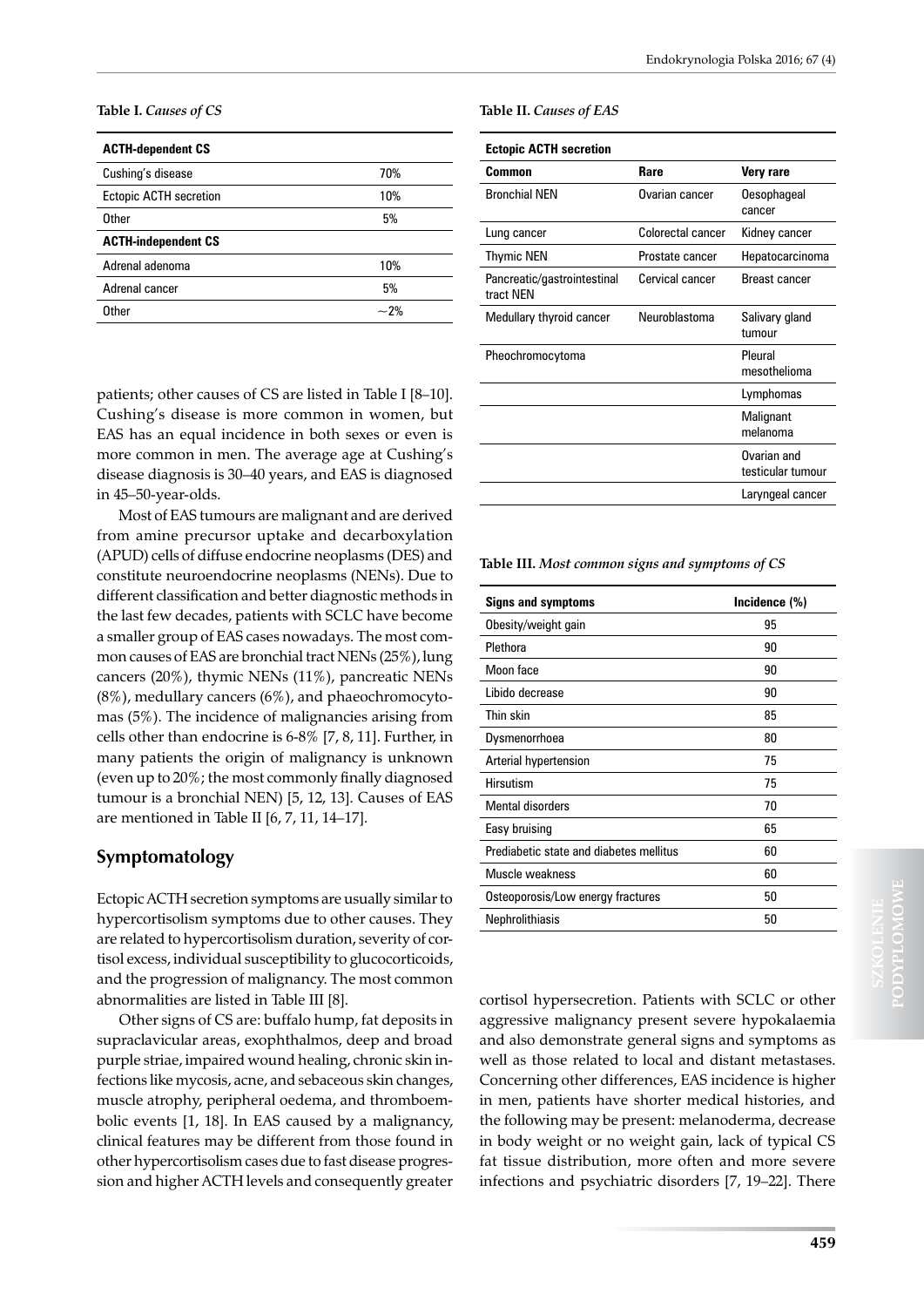are no specific signs useful in the differential CS diagnosis (except rapid development of symptoms/signs), which is why it is based on additional laboratory and radiology tests.

### **Diagnosis**

A clinical suspicion of CS requires laboratory investigations. In the first step hypercortisolism must be confirmed, the next step is a differential diagnostic work-up discerning between an ACTH-dependent and independent CS. In case of elevated ACTH levels, the differentiation between Cushing's disease and EAS must be performed [6, 8]. In daily practice this clear diagnostic scheme is a huge clinical challenge. There is no single and specific laboratory test for making a CS diagnosis and therefore multiple dynamic tests should be ordered. Combination of multiple laboratory noninvasive and invasive tests gives 100% sensitivity and 98% specificity for EAS diagnosis [20]. Sometimes cortisol excess is not related to CS and may be observed in depression, alcohol abuse, anorexia nervosa, and pregnancy (pseudo-CS). It can also be a consequence of infection, stress, or drug administration, *e.g.* oral contraceptives (OC). Periodic cortisol hypersecretion (in cyclical CS) is yet another diagnostic problem because patients suffering from it exhibit normal laboratory results during periods without cortisol excess. The greatest diagnostic problem is small ACTH-producing tumours (pituitary or extra-pituitary), with a size lower than the sensitivity of imaging techniques. Subsiding of hypercortisolism symptoms after tumour removal and positive immunochemical staining for ACTH or precursor (POMC) in excised tissue indicates an EAS diagnosis. Such a diagnosis may not be considered a certainty in the case of a primarily disseminated malignancy (with no chance of cure) and heterogeneity of the population of malignant cells (leading to a false negative ACTH staining) [14].

The available laboratory tests used for CS diagnosis are: 24-hour free urine cortisol excretion, 1 mg overnight dexamethasone suppression test (ONDST), late evening salivary free cortisol, night plasma serum cortisol, verification of the rhythm of circadian cortisol secretion (serum cortisol concentration in the morning and in the evening), low- and high-dose dexamethasone cortisol suppression tests, human CRH and desmopressin test, and finally, bilateral inferior petrosal sinus sampling (BIPS), which is not routinely performed in Poland. Of all those listed the most valuable first-line test is 1 mg ONDST, late salivary cortisol or 24-hour UFC (at least two collections). CRH test and BIPSS (if available) are essential in differentiating Cushing`s disease from EAS.

Urinary free cortisol (UFC) is a fraction of total cortisol, which is not bound with proteins. Urinary free cortisol excess is seen in CS and also pseudo-CS. Commonly used OC, which increases serum cortisol concentration, influences UFC minimally (since it stimulates cortisol binding globulin synthesis, and routinely total cortisol in serum is measured). Urinary free cortisol is a very good screening test for hypercortisolism diagnosis. The procedure of urine collection must be carried out carefully to avoid false negative results: urine collection lasts 24 hours, and kidney function must be taken into consideration (estimated glomerular filtration rate above 30 ml/min). UFC should be done 2–3 times as it was proven to be poorly reproducible in mild CS (noncyclical). Repeating is not needed if the level is 3–4 times the upper normal.

Another screening test for CS is the 1 mg ONDST, which can easily be performed in ambulatory care. In a standard procedure the patient takes 1 mg of dexamethasone orally at 23.00 p.m., and the next day the cortisol serum concentration is measured between 8.00 and 9.00 a.m. Serum cortisol below 50 nmol/L excludes CS with a sensitivity exceeding 95% [23].

The salivary cortisol test (similarly to UFC) measures free cortisol concentration. In healthy persons with preserved circadian secretion salivary cortisol is lowest late in the evening. An advantage of this test is noninvasive sample acquisition, salivary cortisol sets enable the patient to perform the test on their own. Cortisol measurement can also be performed up to seven days after the sample was obtained (salivary cortisol is stable in room temperature for this period of time). Precise time of probe taking, saliva volume, and cortisol reference ranges depend on the test set producer. The salivary cortisol test is characterised by high sensitivity of 95–98%; rare false negative results are observed during pregnancy or OC treatment [24, 25]. The advantages make salivary cortisol the most convenient screening test for CS diagnosis. It is surprising that it is not routinely performed in Poland.

A commonly performed procedure with dexamethasone administered at low and high doses, respectively 0.5 mg orally every 6 hours for 2 days (2 mg/24 h/2 days, DEX2) and 2 mg orally every 6 hours for the consecutive 2 days (8 mg/24 h/2 days, DEX8) is called the Liddle test. It is routinely performed during hospitalisation as the first step to confirm CS (the first two days, DEX2) and the next step is ordered for a differential diagnosis of the underlying CS cause (third and fourth day, DEX8). Lack of cortisol suppression (morning serum cortisol greater 50 nmol/L, UFC above the lower reference range limit) after DEX2 confirms the CS diagnosis. Serum cortisol and UFC exceeding 50% of the basal value after DEX8 indicates extra-pituitary ACTH hypersecretion. In con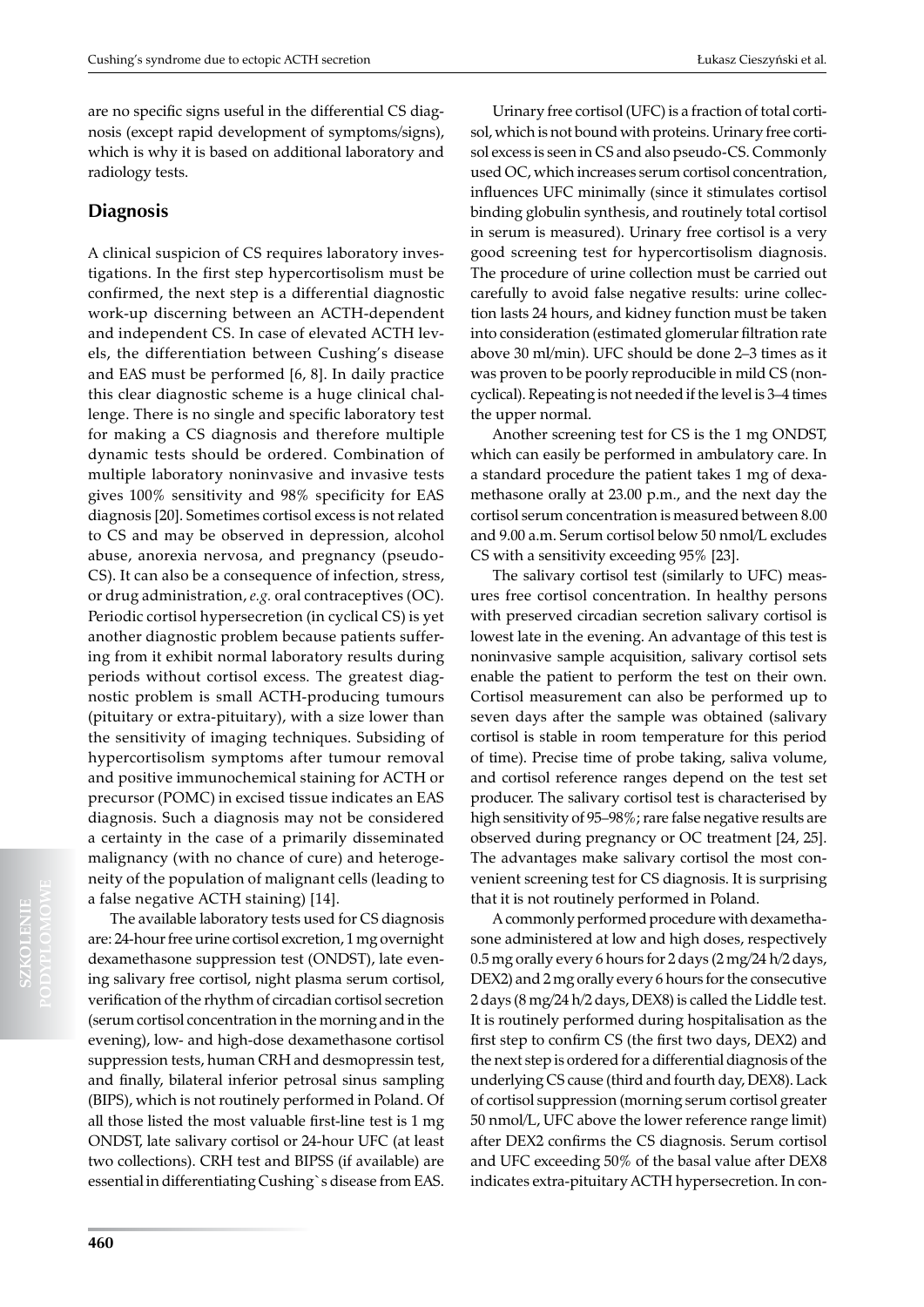junction with elevated or normal ACTH levels (which occur in 30% of EAS patients) EAS diagnosis is highly probable. Simplification of the test can be realisation instead of DEX8, the 8 mg ONDST in the same way as with the dose of 1 mg. Differential diagnosis based on the described laboratory testing has some limitations. In 10–20% patients with ACTH secreting pituitary gland adenomas cortisol suppression after DEX8 is not present (similarly to EAS patients) [26]. On the other hand, there are EAS patients in whom the negative feedback after high dose of dexamethasone is preserved (similarly to ACTH-secreting pituitary gland adenoma cases). This is mainly observed in patients with bronchial NENs [7, 27]. The ACTH concentration measurement is a significant laboratory problem because this hormone is a thermally unstable protein, and therefore laboratory assessment should be performed immediately after the blood sample was acquired (to limit the possibility of false negative results).

Human recombinant CRH test, as described in literature, may follow the DEX2. It can also be performed separately in order to make a diagnosis of an ACTHdependent CS. It is not a screening test. It is useful in differentiating ACTH-dependent CSs (pituitary or ectopic). In EAS patients there is no paradoxical ACTH increase due to CRH stimulation (ACTH increase lower than 35% to the basal value). The sensitivity of this test is assessed at 86–93% [28, 29]. The desmopressin test has a significance similar to that of the CRH test (V3 receptor stimulation present on the pituitary adenoma — analogically to CRH receptor, leads to an increase in ACTH), but it is less commonly used in the diagnosis of CS/EAS.

The most sensitive test differentiating between the causes of an ACTH-dependent CS is bilateral inferior petrosal sinus sampling (BIPS). Due to its invasive character BIPS is not commonly performed in Polish centres. In this procedure ACTH concentration is acquired from blood samples obtained from both inferior petrosal sinuses simultaneously. A basal ACTH ratio between IPS and peripheral vein of more than 2:1 confirms Cushing`s disease (very often ACTH rise applies only to the side corresponding to the adenoma localisation). If CRH is used for stimulation, a ratio of > 3:1 is considered diagnostic.

Neuroendocrine nature of ACTH producing malignancies allow for use of malignancy markers in the diagnostic work-up. The most useful are calcitonin and gastrin measurements; irrespective of the type of malignancy [5, 20, 22]. For instance, Ilias et al. reported that the calcitonin concentration was markedly raised in 28 of 40 patients (70%) with EAS, in whom the biomarker was measured [5]. Measurement of chromogranin A or B concentrations, which are markers of NENs, has not been assessed in EAS patients yet.

In the case of an EAS diagnosis made by laboratory testing, detailed visualisation studies are required. Routinely the first step is CT scanning of the neck, chest, abdomen, and pelvis. If the tumour is not apparent with this imaging technique then others are taken into consideration: MRI, somatostatin receptors scintigraphy (SRS), positron emission tomography (PET), and/or endoscopic procedures. Difficulties in CS differential diagnosis are very common. Because pituitary adenomas are statistically the most common cause of CS, EAS diagnosis can be suspected if the tumour is not visible in a pituitary MRI. This approach has limitations because in almost 40% of Cushing's disease patients the pituitary gland adenoma is not visualised (most of those tumours are microadenomas and their size can be beyond imaging sensitivity) [30]. On the other hand, not all pituitary gland tumours are hormonally secreting adenomas (this gland's incidentalomas are found in 10 to 20% of the population - data from literature are varied). Possible somatostatin receptor expression in NEN cells might make SRS according to SPECT/CT or PET/CT technique a useful diagnostic tool to localise the tumour. Unfortunately, the majority of literature cases show that SRS holds no advantages over CT or MRI for tumour visualisation and does not lead to identification of tumours different from those found in CT/MRI scans [5].

#### **Treatment**

If the EAS causing malignancy is diagnosed as a localised disease, surgery is the optimal treatment choice. Radical tumour excision may be performed in 40% of patients, and 80% of them are cured of the disease [20].

Steroidogenesis inhibitors are administered both in preparation for surgery and as palliative treatment. The drug routinely prescribed in Poland is ketoconazole (primarily registered as an antifungal drug, average dose for CS is 800–1200 mg a day). Other drugs used in CS pharmacotherapy are aminoglutethimide, metyrapone, etomidate and mitotane. Most of these drugs need to be imported to Poland by means of a peculiar procedure or after acquiring approval for individual patients by the national health insurer (National Health Fund). Metyrapone has a short time of action and a favourable side effects profile, so it is used most commonly. Due to a narrow therapeutic range steroidogenesis inhibitors are very often prescribed along with corticosteroids in substitution doses ("block and replace" therapy).

The next therapeutic option is bilateral adrenalectomy, performed in patients without adequate response to pharmacotherapy and in cases where the cortisol level needs to be controlled for longer periods of time.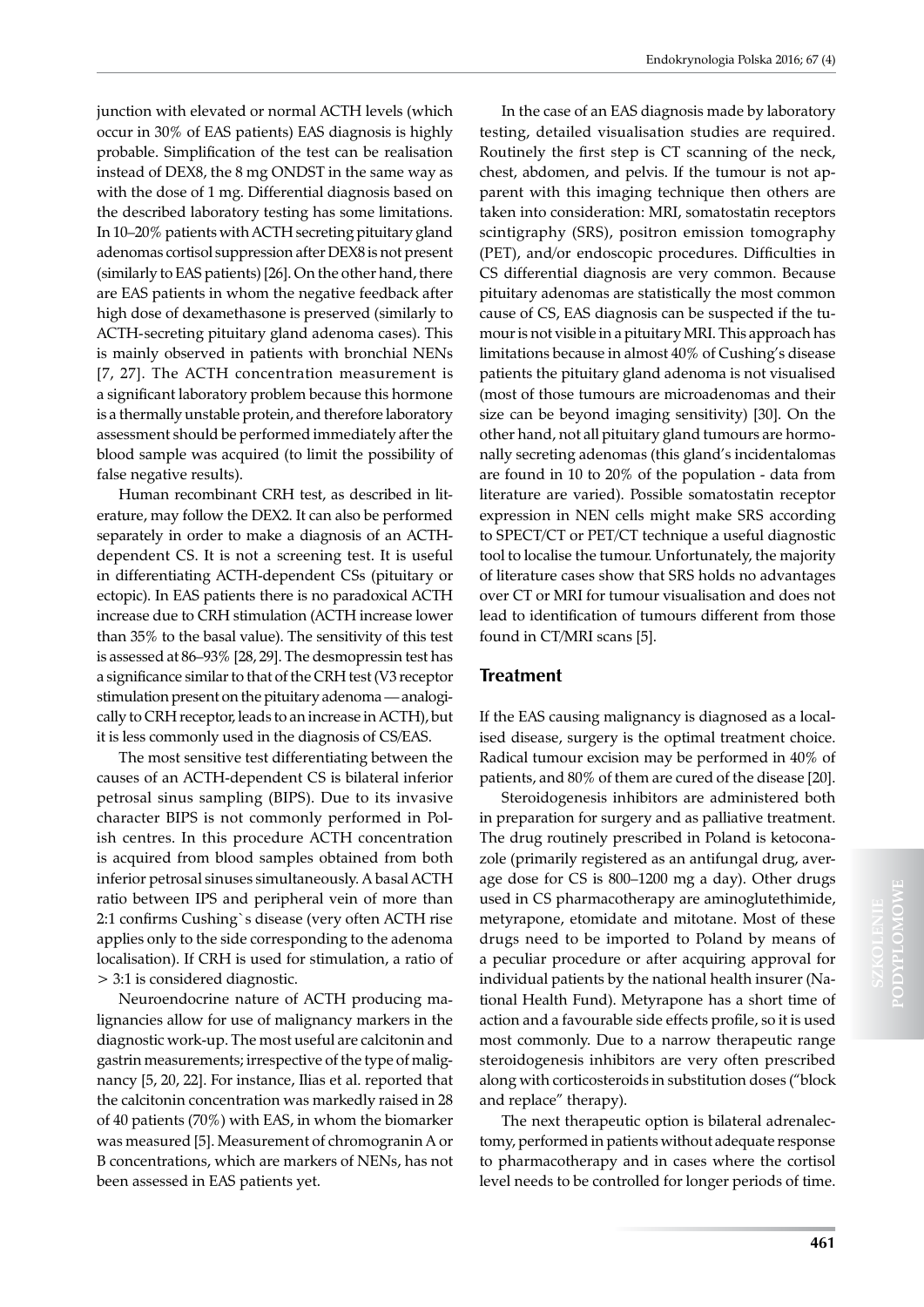Routinely, laparoscopic surgery is performed to avoid complications of open surgery of adrenal glands (which occur more commonly in CS patients). After bilateral adrenalectomy subsequent life-long hydrocortisone and fludrocortisone replacement is necessary.

The best treatment results and a good prognosis is observed in patients with bronchial NENs, worse in the case of thymus NENs. Patients with pancreatic NENs and medullary thyroid cancers have a bad prognosis, and the worst is that of SCLC patients. Survival is good in most cases in which the origin of malignancy is unknown, provided hypercortisolism is controlled properly [20].

### **Case report**

The case report concerns a 68-year-old female with a history of hypertension, simple nodular goitre, past uterine myomectomy in 1986, cholecystectomy in 2006, and surgery for varicose veins of the lower limbs in 2008.

In November 2009, the patient was admitted to the Department of Internal Medicine in a local hospital in Poland. On admission, she suffered from high blood pressure (~200/120 mm Hg), significant muscle weakness, decreased physical fitness, blurring of vision, diplopia, polydipsia, polyuria, oedema of lower extremities, and diarrhoea for the preceding three weeks. No specific cushingoid features were found in her case. Laboratory findings revealed hypokalaemia with potassium level of 2.0 mEq/L (reference range 3.5–5.0 mEq/L), possible secondary hypothyroidism, or sick euthyroid syndrome. The therapy included modification of hypotensive drugs, potassium substitution, diuretics, and L-thyroxin substitution. The explanation for the clinical symptoms and hypokalaemia was stated as diarrhoea of unknown aetiology.

In October 2010 the patient was admitted to the same ward again. Symptoms were similar to those in 2009 apart from the fact that this time she had no diarrhoea. Serum potassium level was 1.8 mEq/L (reference range 3.5–5.0 mEq/L), kaliuresis was estimated at 200 mEq per 24 hours. (reference range 25–125 mEq/24 hours). In an abdominal CT a left adrenal tumour was revealed,  $24 \times 27$  mm in size, with radiologic features of an adenoma. An MR scan of the pituitary gland was also performed, but it revealed no abnormalities. In the hospital discharge letter no explanation as to what was the purpose for ordering an MRI was given. Treatment included modification of hypotensive drugs, including spironolactone administration with a daily dose of 100 mg. Blood pressure was controlled properly and plasma potassium concentration increased above 4 mEq/L. Suspecting the diagnosis of Conn's syndrome, the patient was referred to the Department of Endocrinology.

In February 2011, a scheduled hospitalisation of the patient took place in the Department of Endocrinology and Internal Medicine in Gdansk. There was no opportunity to discontinue drugs interfering with the renin-angiotensin-aldosterone axis, so specific laboratory tests for hyperaldosteronism were not conducted. However, the hormonal evaluation revealed a lack of circadian rhythm of serum cortisol levels and normal excretion of free urinary cortisol along with a full cortisol suppression in the overnight test with 1 mg of dexamethasone. Taking into account the clinical course and results of additional tests, suspected Conn's syndrome diagnosis was made. Laparoscopic adrenalectomy was recommended and it was performed in April 2011, the microscopic examination confirmed an adrenal adenoma. Clinical features after surgery suggested improvement of hypertension, and no hypokalaemia was observed.

In October 2013, the patient was transferred from the Department of Internal Diseases of a local hospital in Poland to our Department with a suspicion of Cushing`s syndrome. On admission, she reported a three-week history of symptoms typical of severe hypokalaemia, which were observed in the past with poor control of hypertension and easy bruising. Also, she lost her appetite and about 10 kg of body weight in the preceding four months despite lower limb oedema, and hoarseness of voice was noticed. On routine laboratory tests, hypernatraemia and hypokalaemia were present, and hormonal evaluation indicated an ACTH-dependent Cushing`s syndrome, probably due to ectopic ACTH secretion. What is more, dysfunction of the anterior lobe of the pituitary gland secondary to hypercortisolaemia was diagnosed. Summary laboratory results are shown in Table IV.

Given that urinary free cortisol excretion was more than four times the upper reference range value and serum ACTH was high, we decided not to perform the low- and high-dose dexamethasone suppression tests. A diagnosis of Cushing`s syndrome was made. These and other laboratory results are listed in Table V.

In order to exclude a tumour of the pituitary, an MR scan was performed, which revealed no lesion in the gland. In a chest CT scan performed as part of further diagnostic work-up, a tumour of the left lung was stated. Percutaneous needle aspiration biopsy of the tumour allowed us to make the diagnosis of a non-small cell lung cancer. Staging was assessed with a PET CT scan, which revealed neither pathological lymph nodes nor distant metastases. The patient was qualified for thoracic surgery. On November 2013, after pre-treatment with ketoconazole, administering hydrocortisone prophylaxis, left pneumonectomy and lymphadenectomy were performed. Based on the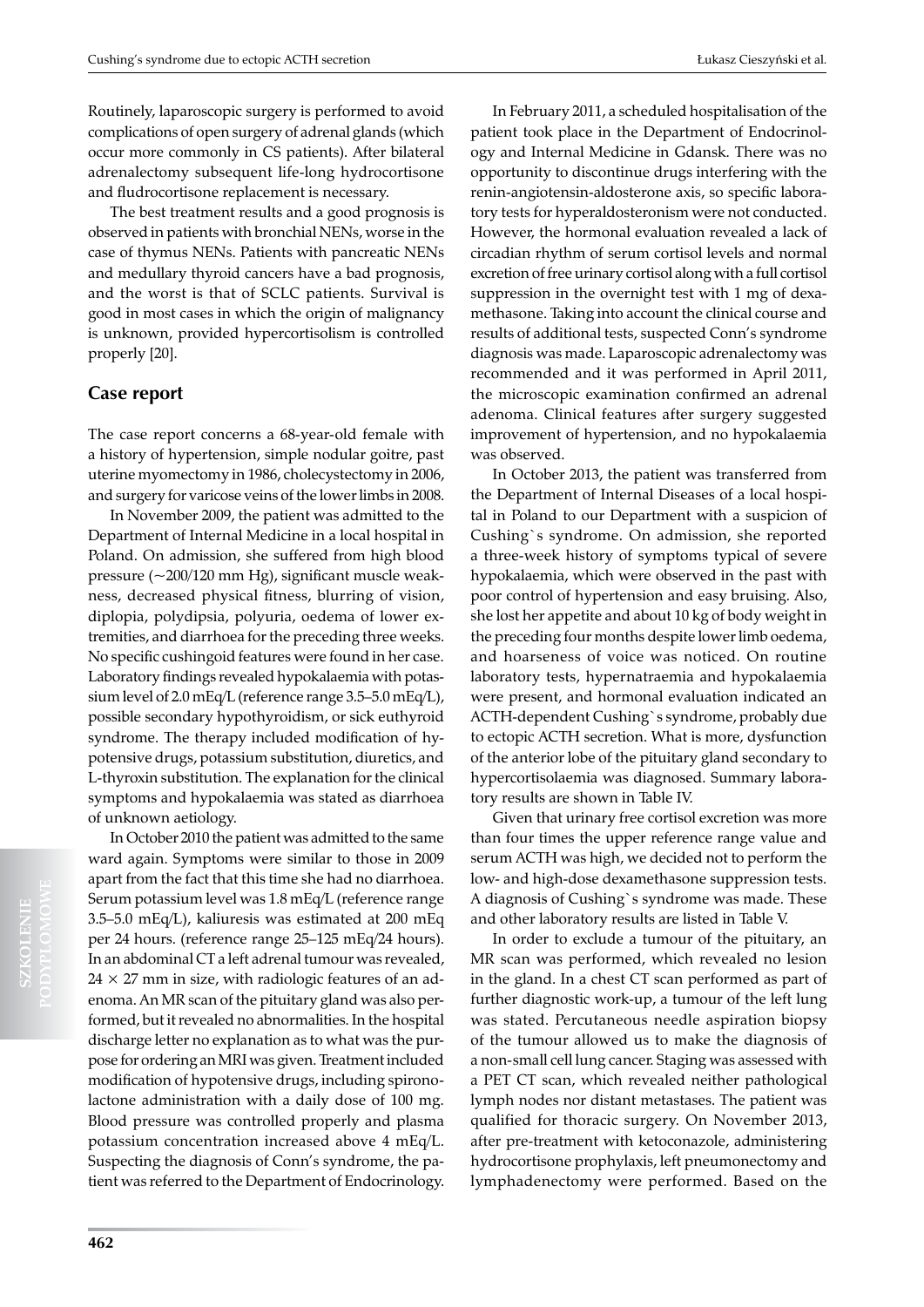| Assay                                 | <b>Result</b> | Reference range    |
|---------------------------------------|---------------|--------------------|
| ACTH 8 am [pg/mL]                     | 282           | < 46               |
| Serum cortisol 8 a.m. [nmol/L]        | 816           | 101-536            |
| Serum cortisol 8 p.m. [nmol/L]        | 780           | 79-478             |
| Urinary free cortisol [nmol/24hr]     | 10420         | 12-486             |
| Serum cortisol after 8 mg ONDST       | 725           | For interpretation |
| DHEA-S [ug/dL]                        | 128           | $17 - 90$          |
| Androstendione [ng/mL]                | 10            | $0.3 - 3.5$        |
| Testosterone [nmol/L]                 | 4.57          | $0.38 - 1.97$      |
| TSH [uU/mL]                           | 0.182         | $0.34 - 4.94$      |
| $\Pi_{\scriptscriptstyle 4}$ [pmol/L] | 8.88          | $9.01 - 19.05$     |
| $f_{\lambda}$ [pmol/L]                | 3.38          | $2.63 - 5.70$      |
| FSH [IU/L]                            | 0.71          | 2,58-150,53        |
| PRL [mU/L]                            | 266.91        | 108.8-557.1        |
| $IGF-1$ $[ng/mL]$                     | 77.90         | $29 - 204$         |

**Table IV.** *Laboratory results before lung lobectomy. ONDSTovernight dexamethasone suppression test*

**Table V.** *Laboratory results before lung lobectomy*

| Assay              | Result | Reference range |
|--------------------|--------|-----------------|
| CEA [ng/mL]        | 6.36   | < 5             |
| CA 125 [U/mL]      | 30     | $<$ 35          |
| CA19.9 [U/mL]      | 55.4   | $<$ 37          |
| AFP [IU/mL]        | 6.76   | < 11.6          |
| CgA [ng/mL]        | 120.8  | < 100           |
| Calcitonin [pg/mL] | < 2.0  | < 11.5          |
|                    |        |                 |

histopathological report a final diagnosis of a tubular mucus-secreting adenocarcinoma of the lung was established. Because of lymph node involvement and pulmonary artery invasion, the stage was classified as pT4N1Mx. Immunohistochemical staining for ACTH of the cancer tissue was negative. The post-operative period was complicated with a bacterial pneumonia. Regular laboratory testing following the surgery suggested persisting ACTH-dependent hypercortisolaemia, despite discontinuation of hydrocortisone administration. After successful antibiotic therapy for pneumonia we conducted a two-day suppression test with a daily 2-mg dose of dexamethasone (DEX2), the result of which was complete suppression of cortisol secretion (< 50 nmol/L). Other laboratory results are shown in Table VI.

In April 2014, the patient was admitted the Oncology Department for palliative radiotherapy of bone metastases of the left femur region.

**Table VI. Laboratory results after lung lobectomy. DEX2-serum cortisol 8 am after 2 mg/24 hr/2 days of dexamethasone**

| Assay                        | <b>Result</b> | Referral range     |
|------------------------------|---------------|--------------------|
| $ACTH$ 8 am $[pq/mL]$        | 10            | < 46               |
| Serum cortisol 8 am [nmol/L] | 605           | 101-536            |
| Serum cortisol 8 pm [nmol/L] | 405           | 79-478             |
| Urine free cortisol [nmol/L] | 394           | 12-486             |
| DEX2 [nmol/L]                | < 28          | For interpretation |
| DHEA-s [ug/dL]               | 15            | $17 - 90$          |
| Androstenedione [ng/mL]      | 10            | $0.3 - 3.5$        |
| Testosterone [nmol/L]        | 4.57          | $0.38 - 1.97$      |
| TSH [uU/mL]                  | 2.79          | $0.34 - 4.94$      |
| $fT_{\text{A}}$ [pmol/L]     | 13.87         | $9.01 - 19.05$     |
| $fT$ , [pmol/L]              | 4.09          | $2.63 - 5.70$      |
| FSH [IU/L]                   | 1.30          | 2.58-150.53        |
| PRL [mU/L]                   | 266.91        | 108.8-557.1        |
| IGF-1 [ng/mL]                | 193.3         | $29 - 304$         |

#### **Discussion**

This case raises a number of clinical questions, the most important of which are the following: does this case feature a cyclical Cushing's syndrome? Could the progression of the diagnosed lung cancer have been so slow? Why was there no hypocortisolism in the postoperative period that is typical for cured patients with Cushing's syndrome (hormonal replacement therapy was not necessary)? Taking into consideration the fact that the patient was hospitalised a few times in the past due to almost identical symptoms associated with severe hypokalaemia, could the diagnosis of CS or cancer have been made earlier? And consequently, would the diagnosis of cyclical Cushing's syndrome have been probable? Doubts remain, however, with such a diagnosis, *i.e.* ectopic ACTH secretion due to one of the most aggressive malignancies: lung cancer. An alternative diagnosis is the concomitance of two rare endocrinopathies: Conn's and Cushing's syndromes. A possible explanation for the lack of hypercortisolaemia after surgery was performed is a typical reaction present in healthy individuals, which results from perioperative stress, and additionally infection in our case. In Cushing's syndrome patients cured by surgical treatment, glucocorticoid replacement therapy must be administered for several months after surgery, and sometimes it is impossible to discontinue this treatment. Her normal postoperative cortisol could be related to small bone metastatic lesions, especially because subsequently she presented with bone metastases.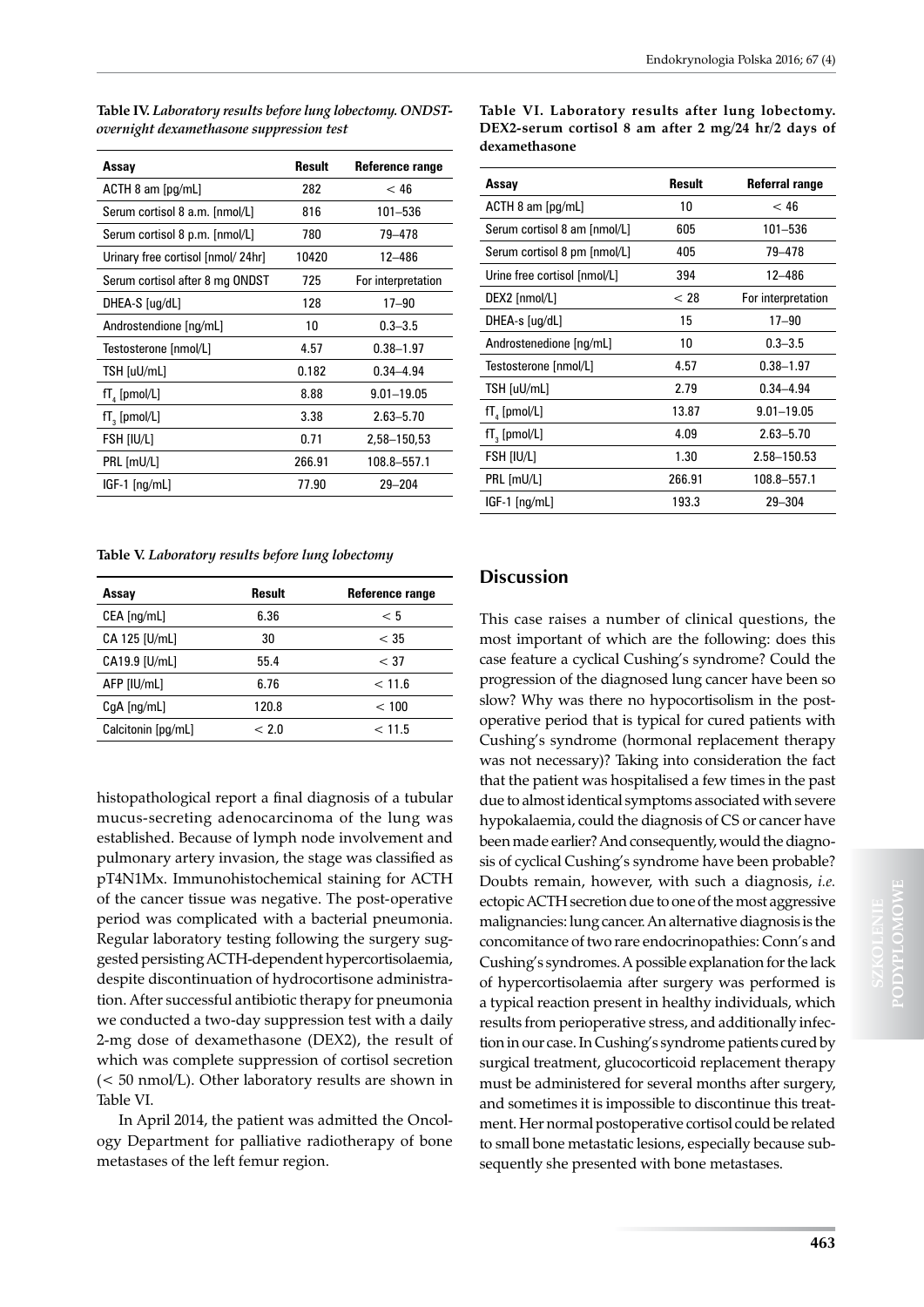## **Conclusions**

Cushing syndrome due to EAS is a diagnosis requiring the appropriate medical diagnostic approach, based on properly taken history, a detailed physical examination, ordering diagnostic procedures, and finally treatment. Ectopic ACTH secretion is an extraordinary clinical challenge, and so there are a lot of patients with unknown origin of the disease in spite of detailed diagnostic workup. Due to multiple complications of hypercortisolism, like severe infections, DVT, and PE, which are the main causes of death of those patients, proper diagnosis and treatment should be administered as soon as possible. In summary, a clinical suspicion of CS must be initially verified with one or more screening tests, which are used in ambulatory care. In doubtful cases or positive results of screening tests, patients must be sent to specialised clinics for a diagnostic and treatment process of CS.

#### **References**

- 1. Milewicz A. Endokrynologia Kliniczna. Polskie Towarzystwo Endokrynologiczne. Wrocław 2012; II: 375.
- Lindholm J, Juul S, Jorgensen JO et al. Incidence and late prognosis of Cushing's syndrome: a population-based study. J Clin Endocrinol Metab 2001; 86: 117–123. DOI: jcem.86.1.7093.
- Brown WH. A case of pluriglandular syndrome: diabetes of bearded women. Lancet 1928; 1022–1023. DOI: 10.1016/s0140-6736(00)84800-x.
- 4. Liddle GW, Island DP, Ney RL et al. Nonpituitary neoplasms and Cushing's syndrome. Ectopic "adrenocorticotropin" produced by nonpituitary neoplasms as a cause of Cushing's syndrome. Arch Intern Med 1963; 111: 471–475. DOI: 10.1001/archinte.1963.03620280071011.
- 5. Ilias I, Torpy DJ, Pacak K et al. Cushing's Syndrome Due to Ectopic Corticotropin Secretion: Twenty Years' Experience at the National Institutes of Health. J Clin Endocrinol Metab. 2005; 90: 4955–4962. DOI: 10.1210/jc.2004-2527.
- 6. Witek P, Witek J, Zieliński G et al. Ectopic Cushing's syndrome in light of modern diagnostic techniques and treatment options. Neuroendocrinology Letters 2015; 36: 201–208.
- 7. Ejaz S, Vassilopoulou-Sellin R, Busaidy NL et al. Cushing syndrome secondary to ectopic adrenocorticotropic hormone secretion. Cancer 2011; 117: 4381–4389. DOI: 10.1002/CNCR.26029.
- 8. Newell-Price J, Bertagna X, Grossman AB et al. Cushing's syndrome. The Lancet 2006; 367: 1605–1617. DOI: 10.1016/S0140-6736(06)68699-6.
- 9. Juszczak A, Grossman A. The management of Cushing's disease- from investigation to treatment. Endokrynol Pol 2013; 64: 166–174.
- 10. Dworakowska D, Drabarek A, Wenzel I et al. Adrenocortical cancer (ACC) — literature overviev and own experience. Endokrynol Pol 2014; 65: 492–512. DOI: 10.5603/EP.2014.0069.
- 11. Kamp K, Alwani RA, Korpershoek E et al. Prevalence and clinical features of the ectopic ACTH syndrome in patients with gastroenteropancreatic and thoracic neuroendocrine tumors. Eur J Endocrinol 2015; 174: 271–280. DOI: 10.1530/EJE-15-0968.
- 12. Tsirona S, Tzanela M, Botoula E et al. Clinical presentation and long- term outcome of patiens with ACTH syndrome due to bronchial carcinoid

tumors: a one- center experience. Endocrine Practice 2015; 1: 11041–1110. DOI: 10.4158/ep15647.or.

- 13. Ghazi AA, Dezfooli AA, Amirbaigloo A et al. Ectopic Cushing`s syndrome secondary to lung and mediastinal tumours- report from a tertiary care centre in Iran. Endokrynol Pol 2015; 66: 2–9. DOI: 10.5603/EP.2015. 0002.
- 14. Venugopal H, Griffin K, Amer S. A case of severe ectopic ACTH syndrome from an occult primary – diagnostic and management dilemmas. Endocrinol Diabetes Metab Case Rep 2015; 2015: 150099. DOI: 10.1530/ EDM-15-0099.
- 15. Kunc M, Gabrych A, Czapiewski P et al. Paraneoplastics syndromes in olfactory neuroblastoma. Contemporary Oncology 2015; 19: 6–16. DOI: 10.5114/wo.2015.46283.
- 16. Isidori AM, Lenzi A. Ectopic ACTH syndrome. Arq Bras Endocrinol Metab. 2007; 51: 1217–1225. DOI: 10.1590/S0004-27302007000800007.
- 17. Sworczak K, Blaut K, Malecha M et al. Ectopic ACTH syndrome associated with ovarian steroid- cell tumor. J Endocrinol Invest 2002; 369–372. DOI: 10.1007/BF03344020.
- 18. Swiatkowska-Stodulska R, Sworczak K. Disorders of hemostasis in overt and subclinical hypercortisolism. Exp Clin Endocrinol Diabetes 2013; 121: 588–594. DOI: 10.1055/s-0033-1355385.
- Beuschlein F, Hammer GD. Ectopic pro-opiomelanocortin syndrome. Endocrinol Metab Clin North Am 2002; 31: 191–234. DOI: 10.1016/ S0889-8529(01)00025-1.
- Isidori AM, Kaltsas GA, Pozza C et al. The Ectopic Adrenocorticotropin Syndrome: clinical features, diagnosis, managment and long-term follow- up. J Clin Endocrinol Metab 2006; 91: 371–377. DOI: 10.1210/ jc.2005-1542.
- 21. Sarlis NJ, Chanock SJ, Nieman LK. Cortisolemic indices predict severe infections in Cushing syndrome due to ectopic production of adrenocorticotropin. J Clin Endocrinol Metab 2000; 85: 42–47. DOI: 10.1210/ jcem.85.1.6294.
- 22. Howlett TA, Drury PL, Perry L et al. Diagnosis and management of ACTH-dependent Cushing's syndrome: comparison of the features in ectopic and pituitary ACTH production. Clin Endocrinol (Oxf) 1986; 24: 699–713. DOI: 11.1111/j.1365-2265.1986.tb01667.x.
- 23. Wood PJ, Barth JH, Freedman DB et al. Evidence for the low dose dexamethasone suppression test to screen for Cushing syndrome: recommendations for a protocol for biochemistry laboratories. Ann Clin Biochem 1997; 34: 222–229. DOI: 10.1177/000456329703400302.
- 24. Trilck M, Flitsch J, Ludecke DK et al. Salivary cortisol measurement — a reliable method for the diagnosis of Cushing's syndrome. Exp Clin Endocrinol Diabetes 2005; 113: 225–30. DOI: 10.1055/s-2005-837667.
- 25. Putignano P, Toja P, Dubini A et al. Midnight salivary cortisol versus urinary free and midnight serum cortisol as screening tests for Cushing's syndrome. J Clin Endocrinol Metab 2003; 88: 4153–4157. DOI: 10.1210/jc.2003-030312.
- 26. Arnaldi G, Angeli A, Atkinson AB et al. Diagnosis and complications of Cushing's syndrome: a consensus statement. J Clin Endocrinol Metab 2003; 88: 5593–5602. DOI: 10.1210/jc.2003-030871.
- 27. Kolesnikova G, Lapshina A, Voronkova I et al. Comparative Analysis of Clinical, Hormonal and Morphological Studies in Patients with Neuroendocrine ACTH-Producing Tumours. Inter J Endocrinol 2013; 2013: 659232. DOI: 10.1155/2013/659232.
- 28. Reimondo G, Paccotti P, Minetto M et al. The corticotrophin releasing hormone test is the most reliable noninvasive method to differentiate pituitary from ectopic ACTH secretion in Cushing's syndrome. Clin Endocrinol (Oxf) 2003; 58: 718–724. DOI: 10.1046/j.1365-2265.2003.01776.x.
- 29. Nieman LK, Oldfield EH, Wesley R et al. A simplified morning ovine corticotropin-releasing hormone stimulation test for the differential diagnosis of adrenocorticotropin-dependent Cushing's syndrome. J Clin Endocrinol Metab 1993; 77: 1308–1312. DOI: 10.1210/jcem.77.5.8077325.
- 30. Invitti C, Pecori Giraldi F, de Martin M et al. Diagnosis and management of Cushing's syndrome: results of an Italian multicentre study. Study Group of the Italian Society of Endocrinology on the Pathophysiology of the Hypothalamic-Pituitary-Adrenal Axis. J Clin Endocrinol Metab 1999; 84: 440–448. DOI: 10.1210/jcem.84.2.5465.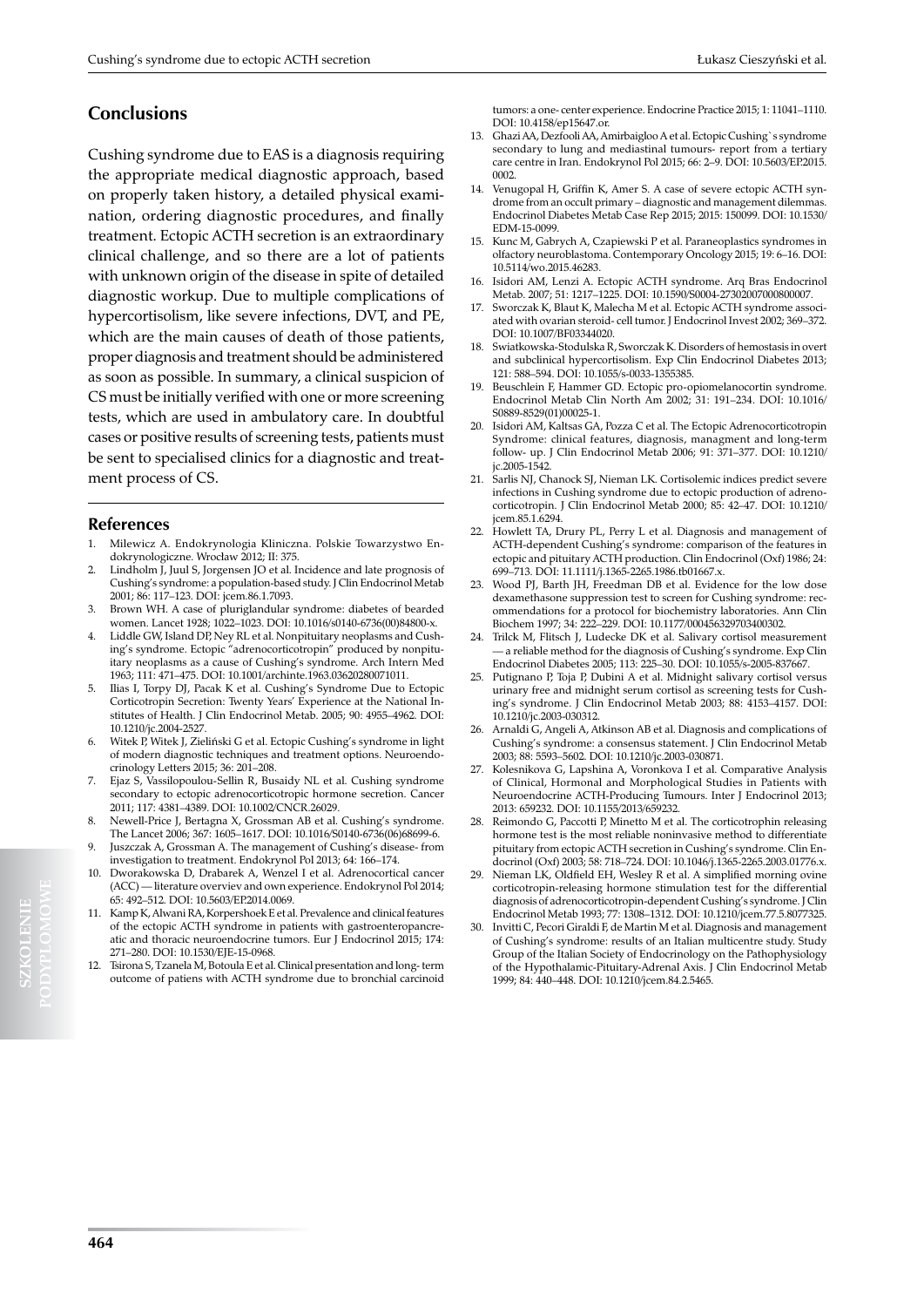### *Polish version*

# **Wstęp**

Zespół objawów klinicznych, zarówno podmiotowych, jak i przedmiotowych, które wynikają z hiperkortyzolemii określa się mianem zespołu Cushinga (CS, *Cushing syndrome*). Nadmiar kortyzolu w organizmie może mieć źródło egzo- lub endogenne. Powszechnie uważa się, że najczęstszą przyczyną CS jest terapia glikokortykosteroidem w dawkach farmakologicznych, większych niż substytucyjne, z powodu różnych chorób, na przykład tkanki łącznej [1]. Ocena kliniczna, diagnostyka oraz leczenie chorych z endogennym CS stanowi duży problem endokrynologiczny. Szacuje się, że zachorowalność na ten rzadki zespół wynosi 2,5 przypadka/milion mieszkańców/rok [2]. Jedną z możliwych przyczyn CS jest ektopowe, czyli poza przysadkowe wydzielanie ACTH, przez nowotwór łagodny lub złośliwy. Pierwsze opisy CS w przebiegu poza przysadkowych guzów wydzielających ACTH pochodzą z 1928 roku [3]. Pojęcie zespołu ektopowego wydzielania ACTH (EAS, *ectopic ACTH secretion*) zostało zaproponowane pierwszy raz przez Liddla w 1963 roku, głównie w odniesieniu do chorych z drobnokomórkowym rakiem płuc (SCLC, *small cell lung cancer*) [4]. Od tego czasu etiologia EAS uległa istotnej zmianie, poza SCLC opisano inne nowotwory, których częstość znacząco wzrosła [5–7].

# **Epidemiologia**

Najczęstszą przyczyną CS jest jego postać ACTH-zależna pochodzenia przysadkowego, określana mianem choroby Cushinga, której częstość szacuje się na 70%. Ektopowe wydzielanie ACTH stanowi 10% chorych z CS, a inne przyczyny CS podsumowano w tabeli I [8–10]. Typowo choroba Cushinga dominuje u kobiet, natomiast CS w przebiegu EAS w równym stopniu lub częściej dotyczy mężczyzn. Wiek zachorowania na chorobę Cushinga waha się w granicach 30–40 lat, EAS najczęściej stwierdza się u chorych w wieku 45–50 lat.

**Tabela I.** *Przyczyny zespołu Cushinga*

| Zespół Cushinga ACTH-zależny    |       |
|---------------------------------|-------|
| Choroba Cushinga                | 70%   |
| Ektopowe wydzielanie ACTH       | 10%   |
| Postać nieokreślona             | 5%    |
| Zespół Cushinga ACTH-niezależny |       |
| Gruczolak kory nadnerczy        | 10%   |
| Rak kory nadnerczy              | 5%    |
| Inne                            | $-2%$ |

**Tabela II.** *Przyczyny ektopowego wydzielania ACTH*

| Przyczyny ektopowego wydzielania ACTH |                    |                             |
|---------------------------------------|--------------------|-----------------------------|
| Częste                                | <b>Rzadkie</b>     | <b>Bardzo rzadkie</b>       |
| NEN oskrzela                          | Rak jajnika        | Rak przełyku                |
| Rak płuca                             | Rak jelita grubego | Guz nerki                   |
| <b>NEN</b> grasicy                    | Rak prostaty       | Rak wątrobowo-<br>komórkowy |
| NEN trzustki/ przewodu<br>pokarmowego | Rak szyjki macicy  | Rak piersi                  |
| Rak rdzeniasty tarczycy               | Neuroblastoma      | Guz ślinianki               |
| Guz chromochłonny<br>nadnerczy        |                    | Międzybłoniak<br>opłucnej   |
|                                       |                    | Chłoniaki                   |
|                                       |                    | Czerniak                    |
|                                       |                    | Guzy jąder                  |
|                                       |                    | Rak krtani                  |

NEN — nowotwór neuroendokrynny

Większość guzów wydzielających ACTH ma charakter złośliwy, wywodzi się z linii komórek zdolnych do wychwytu amin i dekarboksylacji (APUD, *amine precursor uptake and descarboxylation*), aktualnie określanych jako komórki rozproszonego układu neuroendokrynnego (DES, *diffuse endocrine system*), tworząc w istocie nowotwór neuroendokrynny (NEN, *neuroendocrine neoplasm*). Ze względu na różnice w klasyfikacji, lepsze możliwości diagnostyczne, na przestrzeni ostatnich dekad coraz mniejszą grupę chorych z EAS stanowią chorzy z SCLS. Do najczęstszych przyczyn EAS należy: NEN oskrzeli (25%), raka płuc (20%), NEN grasicy (11%), NEN trzustki (8%), rak rdzeniasty tarczycy (6%), guz chromochłonny nadnerczy (5%), a nowotwory wywodzące się z innych narządów niż gruczoły dokrewne i płuca stanowią 6–8% [7, 8, 11]. Dodatkowo dużą grupę stanowią pacjenci z nieznanym punktem wyjścia choroby nowotworowej, których odsetek w zależności od piśmiennictwa ocenia się na 20% przypadków (najczęściej ostateczne rozpoznanie to NEN oskrzeli) [5, 12, 13]. Wszystkie możliwe przyczyny EAS przedstawiono w tabeli II [6, 7, 11, 14–17].

### **Symptomatologia**

Symptomatologia CS w przebiegu EAS najczęściej odpowiada objawom spotykanym u chorych na CS wywołanego inną przyczyną, determinowana jest przez czas trwania i poziom hiperkortyzolemi, osobniczą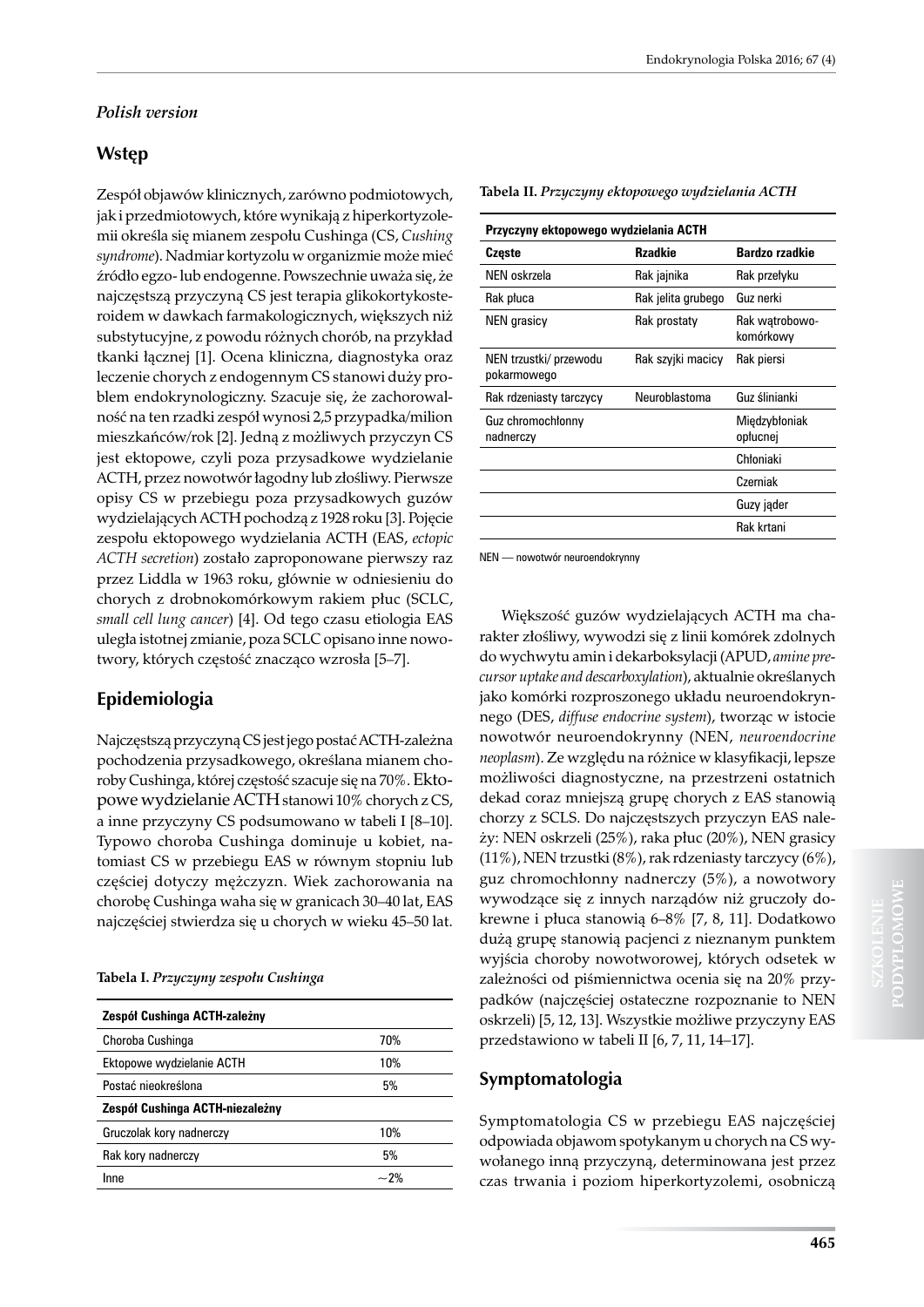**Tabela III.** *Najczęstsze objawy zespołu Cushinga*

| <b>Objaw</b>                           | Częstotliwość<br>występowania (%) |
|----------------------------------------|-----------------------------------|
| Otyłość/przyrost masy ciała            | 95                                |
| Twarz plethoryczna                     | 90                                |
| Twarz księżycowata                     | 90                                |
| Obniżenie libido                       | 90                                |
| Cienka skóra                           | 85                                |
| Zaburzenia miesiączkowania             | 80                                |
| Nadciśnienie tętnicze                  | 75                                |
| Hirsutyzm                              | 75                                |
| Zaburzenia psychiczne                  | 70                                |
| Łatwe siniaczenie sie                  | 65                                |
| Stany przed/cukrzycowe                 | 60                                |
| Ostabienie                             | 60                                |
| Osteoporoza/złamania niskoenergetyczne | 50                                |
| Kamica moczowa                         | 50                                |

wrażliwość na glikokortykosteroidy oraz zaawansowanie choroby nowotworowej. Najczęstsze objawy CS przedstawiono w tabeli III [8].

Ponadto można wymienić: kark bawoli, poduszeczki tłuszczowe w okolicy nadobojczykowej, wytrzeszcz, głębokie/szerokie rozstępy koloru fioletowego, trudne gojenie się ran, przewlekłe infekcje skóry na przykład: grzybicze, zmiany łojotokowe/ trądzikowe, zaniki mięśniowe, obrzęki kończyn dolnych, powikłania żylno-zakrzepowe [1, 18]. Ze względu na często szybką progresję nowotworu złośliwego będącego przyczyną EAS oraz wysokie stężenia ACTH i wystymulowanego kortyzolu, można oczekiwać nieco odmiennego obrazu klinicznego. Z możliwych różnic w przebiegu EAS należy wymienić: krótki wywiad, melanodermię, spadek/brak przyrostu masy ciała, brak typowego rozmieszczenia tkanki tłuszczowej, głęboką hipokaliemię, częstsze/poważniejsze infekcje oraz zaburzenia psychiatryczne [7, 19–22]. W przypadku chorych na SCLS lub inne nowotwory o dużej złośliwości, dominują z reguły objawy ogólne, miejscowe lub odległe (przerzuty) choroby nowotworowej oraz ciężka hipokaliemia. Należy podkreślić, że nie ma swoistych objawów różnicujących poszczególne przyczyny CS, dlatego podstawą rozpoznania jest przeprowadzenie dalszej szczegółowej diagnostyki.

### **Diagnostyka**

Podejrzenie kliniczne CS, wymaga weryfikacji laboratoryjnej. W pierwszej kolejności należy potwierdzić hiperkortyzolemię, następnie zróżnicować na postać

ACTH-zależną i ACTH-niezależną, w przypadku oznaczalnego/podwyższonego ACTH (brak ujemnego sprzężenia zwrotnego) przeprowadzić diagnostykę w kierunku choroby Cushinga lub EAS [6, 8]. W praktyce ten oczywisty schemat diagnostyczny wiąże się z szeregiem wyzwań, które stają przed klinicystą. Nie ma swoistego, pojedynczego badania, które by potwierdziło CS, dlatego należy posiłkować się szeregiem testów. Połączenie wielu badań laboratoryjnych, w tym inwazyjnych, sprawia, że czułość rozpoznania EAS sięgnąć może 100%, przy swoistości 98% [20]. Nierzadko hiperkortyzolemia nie jest konsekwencją CS i występować może w depresji, alkoholizmie, jadłowstręcie psychicznym, ciąży (rzekomy CS), być naturalną konsekwencją infekcji czy sytuacji stresowych oraz mieć charakter polekowy, na przykład doustna tabletka antykoncepcyjna. Trudności mogą też wynikać z okresowego podwyższenia kortyzolu u pacjentów z tak zwanym cyklicznym CS, u których diagnostyka laboratoryjna może nie odbiegać od normy w okresie braku hipersekrecji kortyzolu. Największy problem mogą stanowić guzy wydzielające ACTH, zarówno przysadkowe, a w szczególności poza przysadkowe, których wielkość jest poniżej czułości diagnostycznej stosowanych badań obrazowych. Za najbardziej pewne rozpoznanie EAS należałoby uznać ustąpienie objawów klinicznych CS po resekcji guza oraz dodatnie barwienia immunohistochemicznego na obecność ACTH lub prekursorów (POMC) w preparatach patomorfologicznych. Ma to również swoje ograniczenia, między innymi guzy nieoperacyjne (brak możliwości wyleczenia) oraz heterogenność populacji komórek nowotworowych (fałszywie ujemne barwienia na ACTH) [14].

Do badań mających znaczenie w diagnostyce CS należy wymienić: dobowe wydalanie wolnego kortyzolu w moczu, test nocny z 1 mg deksametazonu, oznaczenie wieczornego stężenia kortyzolu w ślinie, ocena rytmu wydzielania kortyzolu (stężenie kortyzolu w surowicy w godzinach porannych i wieczornych), test hamowania małą/dużą dawką deksametazonu, test z CRH lub desmopresyną, czy niewykonywane w Polsce oznaczenia próbek krwi z zatok skalistych dolnych (BIPS, *bilateral inferior petrosal sinus sampling*). Za najbardziej przydatne badania przesiewowe należy uznać test hamowania z 1 mg deksametazonu, wieczorne oznaczenie kortyzolu w ślinie oraz wydalanie wolnego kortyzolu w dobowej zbiórce moczu (co najmniej 2 zbiórki). Test z CRH oraz BIPS stanowią ważne badania w diagnostyce różnicowej CS.

Kortyzol w moczu stanowi frakcję wolną (niezwiązaną z białkami) kortyzolu w organizmie, podwyższone wydalanie występuje zarówno w CS, jaki i rzekomym CS, natomiast DTA w niewielkim stopniu wpływa na to oznaczenie (np. duża ilość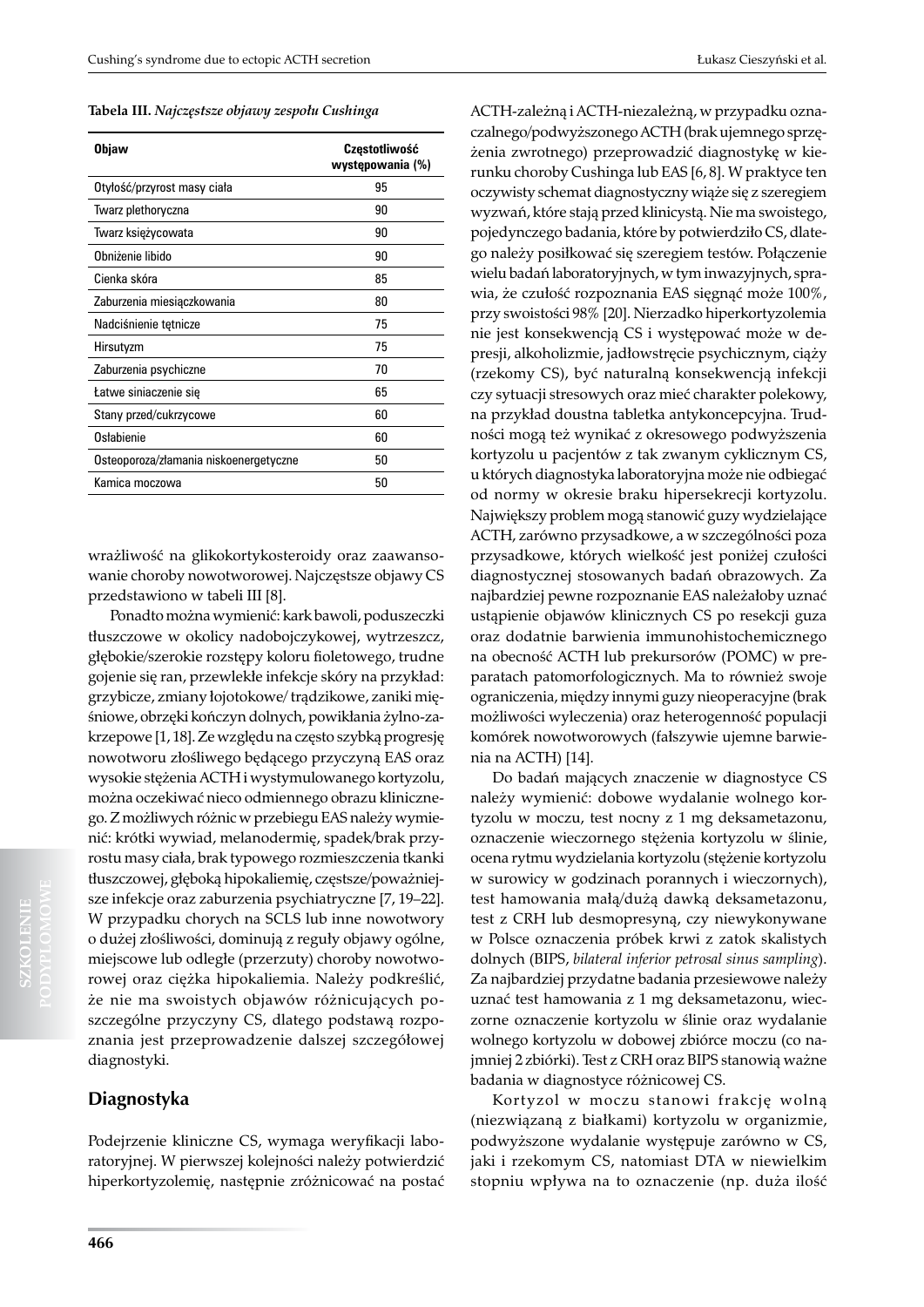białka wiążącego glikokortykosteroidy stymulowana przez DTA daje wyniki fałszywie dodatnie w przypadku oznaczenia kortyzolu w surowicy, rutynowo oznaczany jest całkowity kortyzol). Wolny kortyzol w moczu stanowi dobre pojedyncze badanie przesiewowe w kierunku hiperkortyzolemii. Celem uniknięcia wyniku fałszywie ujemnego należy przestrzegać zasad zbierania moczu (zbiórka 24-godzinna), uwzględnić wielkość filtracji kłębuszkowej ([GFR, *glomerular filtration rate*] > 30 ml/min) oraz w przypadkach wątpliwych badanie powtórzyć 2–3-krotnie (cykliczny CS) [12]. Gdy wynik 3–4-krotnie przekracza górną granicę normy, powtórzenie badania nie jest wymagane, z dużym prawdopodobieństwem wskazuje na CS.

Kolejnym badaniem przesiewowym jest test hamowania z 1 mg deksametazonu, szczególnie polecany do przeprowadzenia w warunkach ambulatoryjnych. Zasada testu polega na podaniu o godzinie 23.00 doustnie 1 mg deksametazonu oraz oznaczeniu kortyzolu w surowicy kolejnego dnia w godzinach porannych 8.00–9.00. Za punkt odcięcia, wykluczający CS przyjęto stężenie kortyzolu poniżej 50 nmol/l, czułość badania oceniana jest na > 95% [23].

Oznaczenie stężenia kortyzolu w ślinie podobnie jak kortyzolu w moczu, jest pomiarem frakcji wolnej kortyzolu. U osób zdrowych, z zachowanym rytmem wydzielania kortyzolu, jego stężenie w godzinach późno wieczornych jest niskie. Zaletą oznaczenia kortyzolu w ślinie poza rzadszymi wynikami fałszywie dodatnimi (doustna tabletka antykoncepcyjna, ciąża), jest nieinwazyjne pobranie materiału. Dodatkowo zestawy do pobierania śliny, umożliwiają jej samodzielne pobranie oraz wykonanie oznaczenia do 7dni od zabezpieczenia materiału (kortyzol zachowuje stabilność w temperaturze pokojowej przez podany okres). Dokładny czas pobrania/ilość materiału oraz zakres wartości referencyjnych zależy od zestawu/ /producenta testu. Badanie cechuje się wysoką czułością w zakresie 95–98% [24, 25]. Wszystkie powyższe cechy sprawiają, że oznaczenie kortyzolu w ślinie wydaje się być najlepszym testem przesiewowym w kierunku CS, dlatego dziwi fakt braku szerokiego rozpowszechnienia tego narzędzia diagnostycznego w Polsce.

Powszechnie wykonywany test hamowania małą/ /dużą dawką deksametazonu, w schemacie 0,5 mg *p.o.* co 6 godzin przez dwa dni (2 mg/d./2 dni, DEX2), a następnie 2 mg *p.o.* co 6 godzin przez dwa dni (8 mg/d./2 dni, DEX8) określany jest mianem testu Liddle'a. Badanie to, wykonywane w warunkach szpitalnych jest testem potwierdzającym CS (pierwsze dwa dni, DEX2) oraz różnicującym (trzeci i czwarty dzień, DEX8). Brak hamowania wydzielania kortyzolu (kortyzol poranny w surowicy > 50 nmol/l, wolny kortyzol w dobowej zbiórce moczu powyżej progu oznaczalności) z DEX2, stanowi podstawę rozpoznania CS. Brak spadku stężenia kortyzolu w surowicy oraz dobowego wydalania wolnego kortyzolu w moczu o > 50% względem wartości wyjściowej (przed rozpoczęciem testu) z DEX8, wskazuje na poza przysadkową postać CS. W łączności z oznaczalnym (mieszczącym się w granicach wartości referencyjnych, 1/3 przypadków EAS ma prawidłowe ACTH) lub podwyższonym stężeniem ACTH w surowicy, sugeruje rozpoznanie CS w przebiegu EAS. Uproszczeniem tego testu może być wykonanie zamiast 2-dniowego DEX8, nocnego testu hamowania z 8 mg, podobnie jak w przypadku z dawką 1 mg. Proste zróżnicowanie chorych oparte na opisie badania ma swoje ograniczenia. W grupie chorych z przysadkowym CS szacowanej na 10–20% przypadków, stwierdza się, podobnie jak u pacjentów z EAS brak hamowania po dużej dawce deksametazonu [26]. Z drugiej strony opisano hiperkortyzolemię u chorych z EAS, gdzie zachowane było ujemne sprzężenie zwrotne po zastosowaniu dużej dawki deksametazonu, podobnie jak w postaci przysadkowej CS, głównie u chorych z NEN oskrzeli [7, 27]. Problem dotyczy również oznaczenia ACTH. Jest to białko niestabilne termicznie, z tego względu analiza laboratoryjna powinna być wykonana natychmiast po pobraniu próbki krwi (możliwość uzyskania wyniku fałszywie ujemnego).

Test z ludzkim rekombinowanym CRH w zależności od publikacji może być wykonywany po dwóch dniach hamowania z małą dawką deksametazonu (2 mg/d.) lub niezależnie po potwierdzeniu ACTH-zależnego CS. Rola testu polega na zróżnicowaniu ACTH-zależnego CS na postać przysadkową i pozaprzysadkową. Nie jest to test przesiewowy, potwierdzający sam CS. U pacjenta z EAS, nie dochodzi do paradoksalnego wzrostu ACTH po podaniu CRH (wzrost ACTH < 35% względem wartości wyjściowej). Czułość badania określa się na 86–93% [28, 29]. Znaczenie testu z desmopresyną jest podobne jak testu z CRH (receptor V3 obecny w gruczolaku, podobnie jak pobudzenie receptora dla CRH powoduje wzrost ACTH), lecz jego rozpowszechnienie w diagnostyce CS/EAS jest mniejsze.

Za najczulsze badanie różnicujące ACTH-zależny CS uważa się badanie BIPS. Ze względu na inwazyjny charakter, BIPS praktycznie nie jest wykonywane w Polsce. Idea badania polega na pobraniu próbek krwi z obu zatok skalistych dolnych i oceny stężenia ACTH. Gradient ACTH między próbkami krwi z zatok skalistych a krwią obwodową przekraczający 2:1 w większości przypadków wskazuje na chorobę Cushinga, tym samym wyklucza rozpoznanie EAS. Czułość badania można dodatkowo zwiększyć, kojarząc go z podaniem CRH (gradient > 3:1 potwierdza diagnozę). Brak możliwości wykonania BIPS istotnie pogarsza czułość i swoistość rozpoznania CS w przebiegu EAS.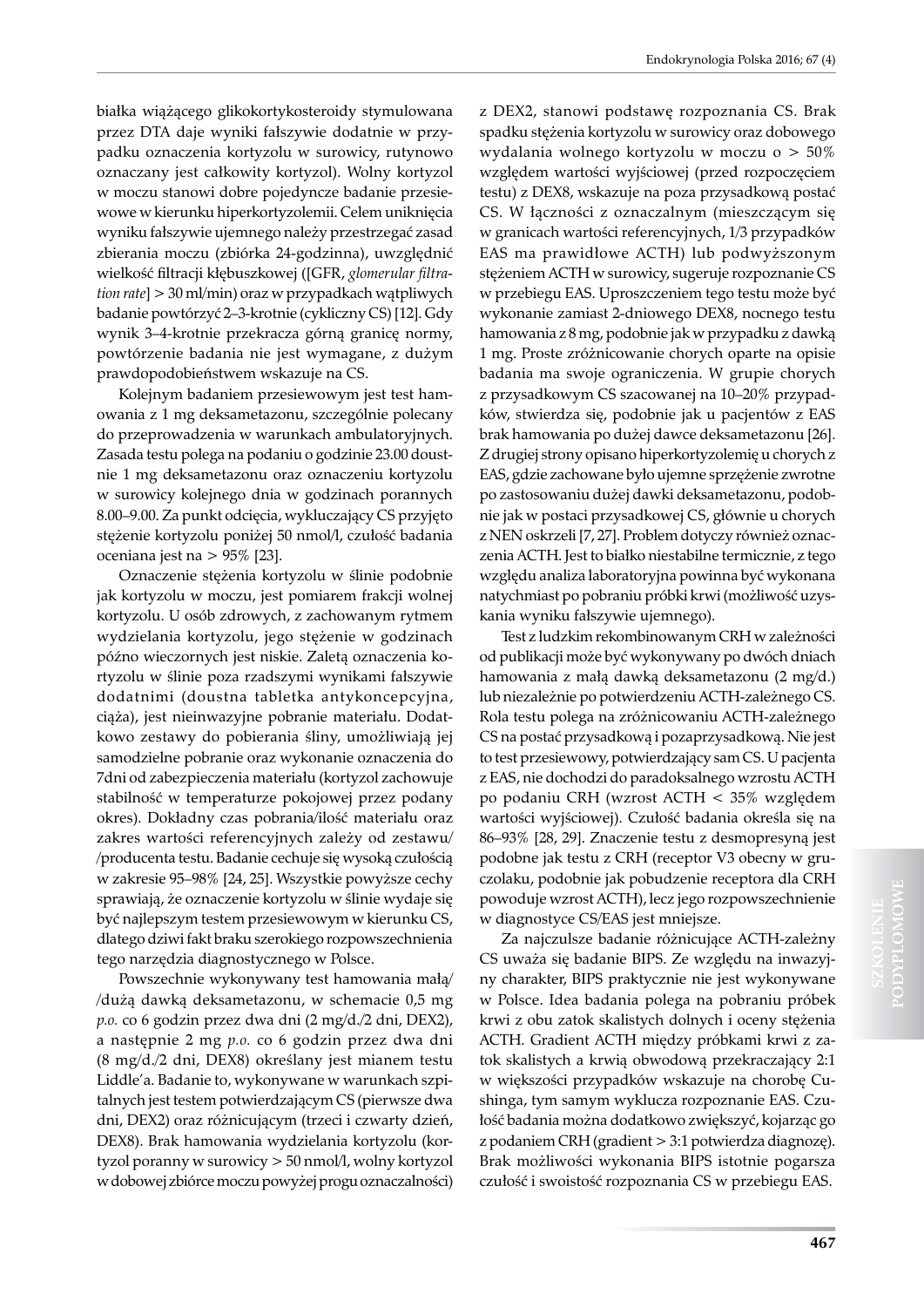Neuroendokrynny charakter większości nowotworów przebiegających z EAS daje możliwość poszerzenia diagnostyki o markery nowotworowe. Za najbardziej przydatne uważa się oznaczenie kalcytoniny oraz gastryny, niezależnie od typu nowotworu [5, 20, 22]. Dla przykładu, w jednej z analiz stężenie kalcytoniny było podwyższone u 28 z 40 chorych z EAS (70%), u których oznaczono stężenie powyższego biomarkera [5]. Znaczenie innego czułego markera NEN w surowicy jak chromogranina A i B nie zostało dotychczas zbadane u chorych z EAS.

W przypadku potwierdzenia laboratoryjnego EAS chory wymaga dokładnej diagnostyki obrazowej. Z reguły w początkowym okresie oparta jest ona na badaniu tomografii komputerowej (CT, *computed tomography*) szyi, klatki piersiowej, brzucha czy miednicy mniejszej. W przypadku nieuwidocznienia guza do rozważenia pozostają inne narzędzia diagnostyczne, takie jak: rezonans magnetyczny (MRI, *magnetic resosnanse imaging*), scyntygrafia receptorów dla somatostatyny (SRS, *somatostin receptor scintigraphy*), pozytonowa tomografia emisyjna (PET, *positron emission tomography*) czy badania endoskopowe. Ze względu na częste trudności w laboratoryjnej diagnostyce różnicowej poszczególnych przyczyn CS oraz dominującą etiologię przysadkowej postaci CS, rozpoznanie EAS można by postawić, wykluczając zmianę ogniskową w badaniu MRI głowy celowanym na przysadkę. Postępowanie to ma również swoje ograniczenia, bowiem nawet u 40% pacjentów z chorobą Cushinga nie udaje się uwidocznić zmiany ogniskowej w przysadce (wielkość poniżej czułości metody, większość zmian ma charakter mikrogruczolaka) [30]. Z drugiej strony stwierdzenie zmiany w przysadce nie musi oznaczać hormonalnie czynnego gruczolaka, ze względu na duże rozpowszechnienie zmian o charakterze incydentaloma, sięgające 10–20% populacji ogólnej (dane z piśmiennictwa są bardzo zróżnicowane). Możliwa ekspresja receptorów dla somatostatyny w przypadku NEN wskazywałaby na duże możliwości SRS jako badania lokalizującego guz. Niestety, większość prac jednoznacznie wskazuje na brak przewagi tego badania nad CT/MRI, między innymi nie pozwala na identyfikację nowych ognisk niż te znalezione w CT/MRI [5].

# **Leczenie**

W przypadku lokalizacji ogniska pierwotnego leczenie operacyjne jest postępowaniem optymalnym. Radykalne leczenie można zastosować u 40% chorych, z czego do 80% udaje się wyleczyć [20].

W ramach przygotowania do leczenia operacyjnego oraz w przypadku postępowania paliatywnego, leczenie polega na zastosowaniu inhibitorów steroido-

genzy. Do leków powszechnie stosowanych w polskich warunkach należy ketokonazol (pierwotnie zarejestrowany jako lek przeciwgrzybiczy, stosowane dawki w CS 800–1200 mg/d.). Z innych leków należy wymienić aminoglutetymid, metyrapon, etomidat oraz mitotan. Wymienione leki w większości zamawiane są w ramach importu docelowego lub wymagają indywidualnej zgody płatnika (Narodowy Fundusz Zdrowia) na leczenie w przypadku refundacji. Metyrapon, ze względu na szybki początek działania oraz profil bezpieczeństwa, aktualnie jest lekiem najczęściej stosowanym na świecie. Ze względu na wąski zakres terapeutyczny, leki te dość często stosuje się w skojarzeniu z glikokortykosteroidami w dawce substytucyjnej (zablokuj i zastąp).

Inną możliwością leczenia hiperkortyzolemii jest obustronna adrenalektomia, polecana szczególnie w przypadku braku adekwatnej skuteczności leczenia farmakologicznego oraz konieczności kontroli kortyzolemii przez dłuższy okres czasu. Aktualnie takie leczenie można wykonać metodą laparoskopową, co w dużym stopniu redukuje możliwe powikłania "klasycznej" adrenalektomi, które u chorych na CS występować mogą szczególnie często. Wykonanie powyższej procedury wymaga długotrwalego leczenia substytucyjnego preparatami hydrokortyzonu i fludrokortyzonu.

Najlepsze wyniki leczenia oraz dobre prognozy uzyskuje się u chorych z NEN oskrzeli, pośrednie u chorych z NEN grasicy, złe w przypadku NEN trzustki i raka rdzeniastego tarczycy, a najgorsze u chorych z SCLS. Osobną grupę stanowią pacjenci z nieznanym punktem wyjścia choroby nowotworowej, których przeżycie z reguły jest bardzo dobre, pod warunkiem właściwej kontroli kortyzolemii [20].

# **Opis przypadku**

Opis przypadku dotyczy 68-letniej chorej, obciążonej nadciśnieniem tętniczym, wolem obojętnym, po przebytej operacji usunięcia mięśniaka macicy w 1986 roku, usunięcia pęcherzyka żółciowego w 2006 roku oraz leczeniu operacyjnym z powodu żylaków kończyny dolnej lewej w 2008 roku.

W listopadzie 2009 roku, pacjentka hospitalizowana na Oddziale Chorób Wewnętrznych Szpitala w Chojnicach z powodu wysokich wartości ciśnienie tętniczego (~200/120 mm Hg), znacznego osłabienia siły mięśniowej, pogorszenia tolerancji wysiłku fizycznego, osłabienia ostrości widzenia, podwójnego widzenia, wzmożonego pragnienia, wielomoczu, obrzęków kończyn dolnych oraz trwającej 3 tygodnie biegunki. W badaniach laboratoryjnych z istotnych odchyleń stwierdzono hipokaliemię — K 2,0 mEq/l (zakres wartości referencyjnych 3,5–5,0 mEq/l), dodatkowo badania hormonalne osi tarczycowej sugerowały wtórną niedo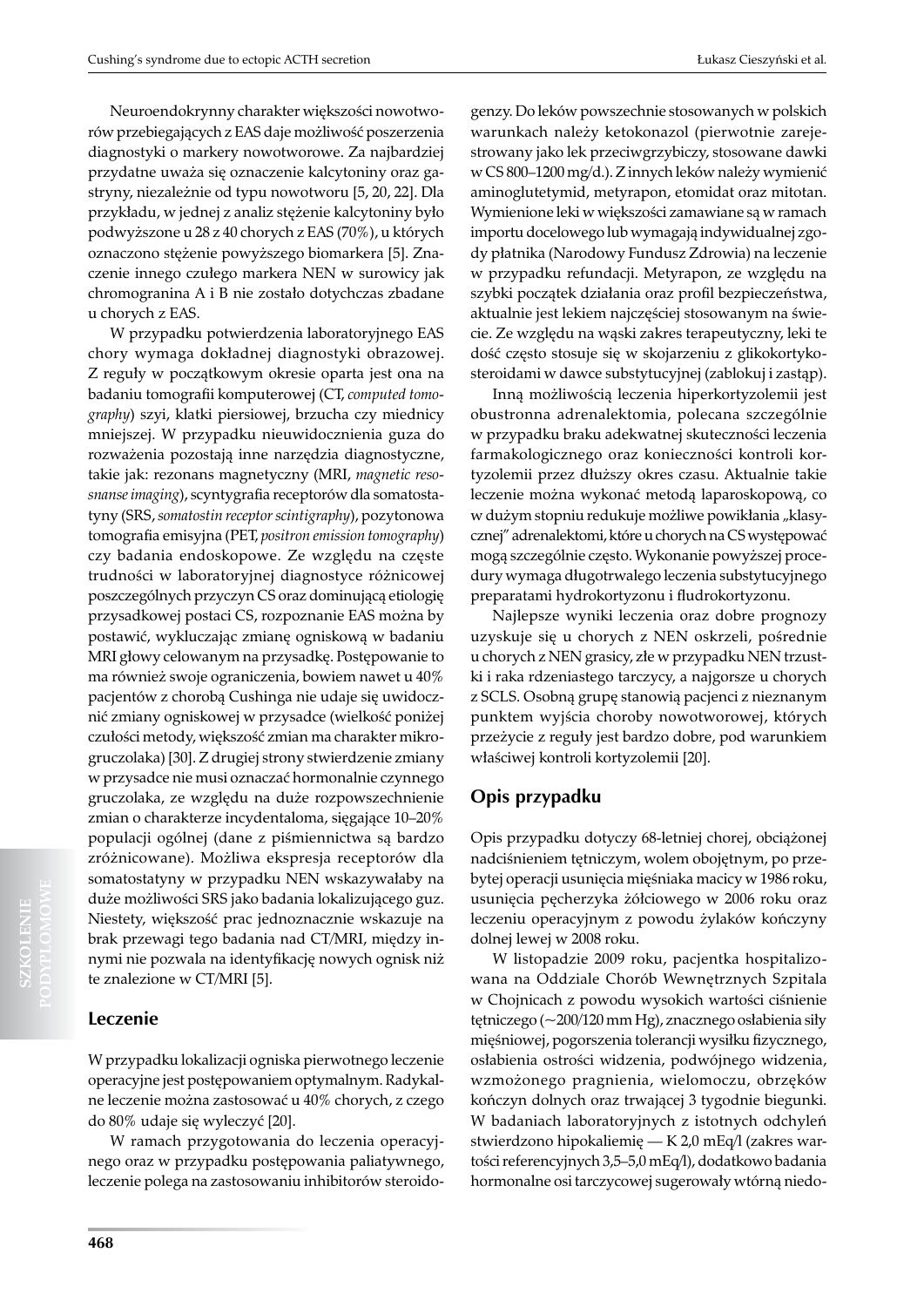czynność tarczycy. W ramach terapii zmodyfikowano leczenie hipotensyjne, włączono suplementację potasu, leczenie odwadniające oraz preparat L-tyroksyny. Za przyczynę opisanych objawów przyjęto głęboką hipokaliemię w przebiegu ostrej biegunki o nieustalonej etiologii.

W październiku 2010 roku, chora ponownie przyjęta na Oddział Chorób Wewnętrznych Szpitala w Chojnicach z powodu podobnych objawów, będących przyczyną hospitalizacji w 2009 roku, z wyjątkiem ostrej biegunki. Oznaczone stężenie potasu 1,8 mEq/l (zakres wartości referencyjnych 3,5–5,0 mEq/l), oraz jego wydalanie z moczem wynosiło 200 mEq/d. (zakres wartości referencyjnych 25–125 mEq/d.). W ramach diagnostyki wykonano CT jamy brzusznej, w którym opisano guz nadnercza lewego wielkości 24 × 27 mm o radiologicznych cechach gruczolaka. Dodatkowo wykonano MRI mózgowia celowane na przysadkę, w którym nie stwierdzono nieprawidłowości. Dostępna dokumentacja/epikryza nie wyjaśniała powodu wykonania badania MRI, możliwe, że było to konsekwencją rozpoznania w czasie poprzedniej hospitalizacji wtórnej niedoczynności tarczycy. W ramach postępowania ponownie zmodyfikowano leczenie hipotensyjne, między innymi dołączono spironolakton w dawce 100 mg/d., uzyskując dobrą kontrolę ciśnienia tętniczego i stężenia potasu K > 4,0 mEq/l. Z uwagi na podejrzenie zespołu Conna, chorą skierowano do naszej Kliniki Endokrynologii, Chorób Wewnętrznych, Gdańskiego Uniwersytetu Medycznego.

Planowa hospitalizacja w Klinice Endokrynologii i Chorób Wewnętrznych Uniwersyteckiego Centrum Klinicznego w Gdańsku w kierunku pierwotnego hiperaldosteronizmu odbyła się w lutym 2011 roku. Ze względu na brak możliwości odstawienia leków interferujących w oś renina–angiotensyna–aldosteron, właściwa ocena laboratoryjna nie mogła być zrealizowana. W oparciu o obraz kliniczny i badania dodatkowe, przyjęto rozpoznanie zespołu Conna za prawdopodobne. Dodatkowo w ramach diagnostyki hormonalnej guza nadnercza, oceniono oś nadnerczową, gdzie wykazano brak rytmu wydzielania kortyzolu, przy prawidłowym jego wydalaniu z moczem i pełnym hamowaniu w teście z 1 mg deksametazonu. Chorą skierowano na adrenalektomię, laparoskopowe usunięcie guza nadnercza lewego wykonano w kwietniu 2011 roku. W badaniu histopatologicznym stwierdzono gruczolaka kory nadnercza.

W październiku 2013 roku chorą ponownie przeniesiono do Kliniki Endokrynologii i Chorób Wewnętrznych UCK w Gdańsku z Oddziału Chorób Wewnętrznych Szpitala w Człuchowie, z podejrzeniem CS. Podmiotowo, od kilku tygodni obecne, opisywane wcześniej, objawy głębokiej hipokaliemii, wysokie **Tabela IV.** *Oznaczenia laboratoryjne wykonane przed pulmonektomią*

Endokrynologia Polska 2016; 67 (4)

| Oznaczenie                                                                   | Wynik  | Wartości<br>referencyjne |
|------------------------------------------------------------------------------|--------|--------------------------|
| $ACTH 8.00$ [pg/ml]                                                          | 282    | < 46                     |
| Kortyzol w surowicy 8.00 [nmol/l]                                            | 816    | 101-536                  |
| Kortyzol w surowicy 20.00 [nmol/l]                                           | 780    | 79-478                   |
| Wolny kortyzol w moczu<br>[nmol/24h]                                         | 10420  | $12 - 486$               |
| Kortyzol w surowicy 8.00 w teście<br>nocnym z 8 mg deksametazonu<br>[mmol/l] | 725    | Do interpretacji         |
| DHEA-S [ug/dl]                                                               | 128    | $17 - 90$                |
| Androstendion [ng/ml]                                                        | 10     | $0.3 - 3.5$              |
| Testosteron [nmol/l]                                                         | 4.57   | $0.38 - 1.97$            |
| TSH [uU/ml]                                                                  | 0.182  | $0.34 - 4.94$            |
| $\mathsf{f} \mathsf{T}_{\scriptscriptstyle{A}}$ [pmol/l]                     | 8.88   | $9.01 - 19.05$           |
| $fT_{3}$ [pmol/l]                                                            | 3.38   | $2.63 - 5.70$            |
| FSH [IU/I]                                                                   | 0.71   | 2,58-150,53              |
| PRL [mU/l]                                                                   | 266.91 | 108.8-557.1              |
| $IGF-1$ [ng/ml]                                                              | 77.90  | $29 - 204$               |

ciśnienie tętnicze, łatwe siniaczenie się, dodatkowo od kilku miesięcy utrata łaknienia i masy ciała rzędu 10 kg pomimo narastania obrzęków obwodowych oraz chrypka. W badaniach laboratoryjnych tendencja do hipokaliemii i hipernatremii, w ocenie hormonalnej odchylenia typowe dla ACTH-zależnego CS najpewniej w przebiegu EAS. Dodatkowo stwierdzono zaburzenia funkcji płata przedniego przysadki najpewniej wtórne do hiperkortyzolemii (tabela IV).

Ze względu na wydalanie wolnego kortyzolu z moczem przekraczające 4-krotnie górną granicę normy oraz znacznie podwyższone ACTH, nie wykonywano testu potwierdzenia CS — hamowania małą dawką deksametazonu (DEX2). Pozostałe badania laboratoryjne, w tym markery nowotworowe przedstawiono w tabeli V.

Celem wykluczenia guza przysadki, wykonano badanie MRI mózgowia, w którym nie stwierdzono istotnej patologii. W ramach dalszej diagnostyki wykonano TK klatki piersiowej, które wykazało guz wnęki płuca lewego. Na podstawie materiału pobranego drogą biopsji cienkoigłowej przez ścianę klatki piersiowej, postawiono rozpoznanie raka gruczołowego płuc. Celem dokładniejszej oceny zaawansowania choroby nowotworowej wykonano PET, nie stwierdzając zmian wtórnych. Chorą zakwalifikowano do leczenia operacyjnego, dnia 14.11.2013, po przygotowaniu ketokonazolem, w osłonie hydrokortyzonu, wykonano lewostronną pulmonektomię z limfadenektomią. Na podstawie oceny preparatu pooperacyjnego posta-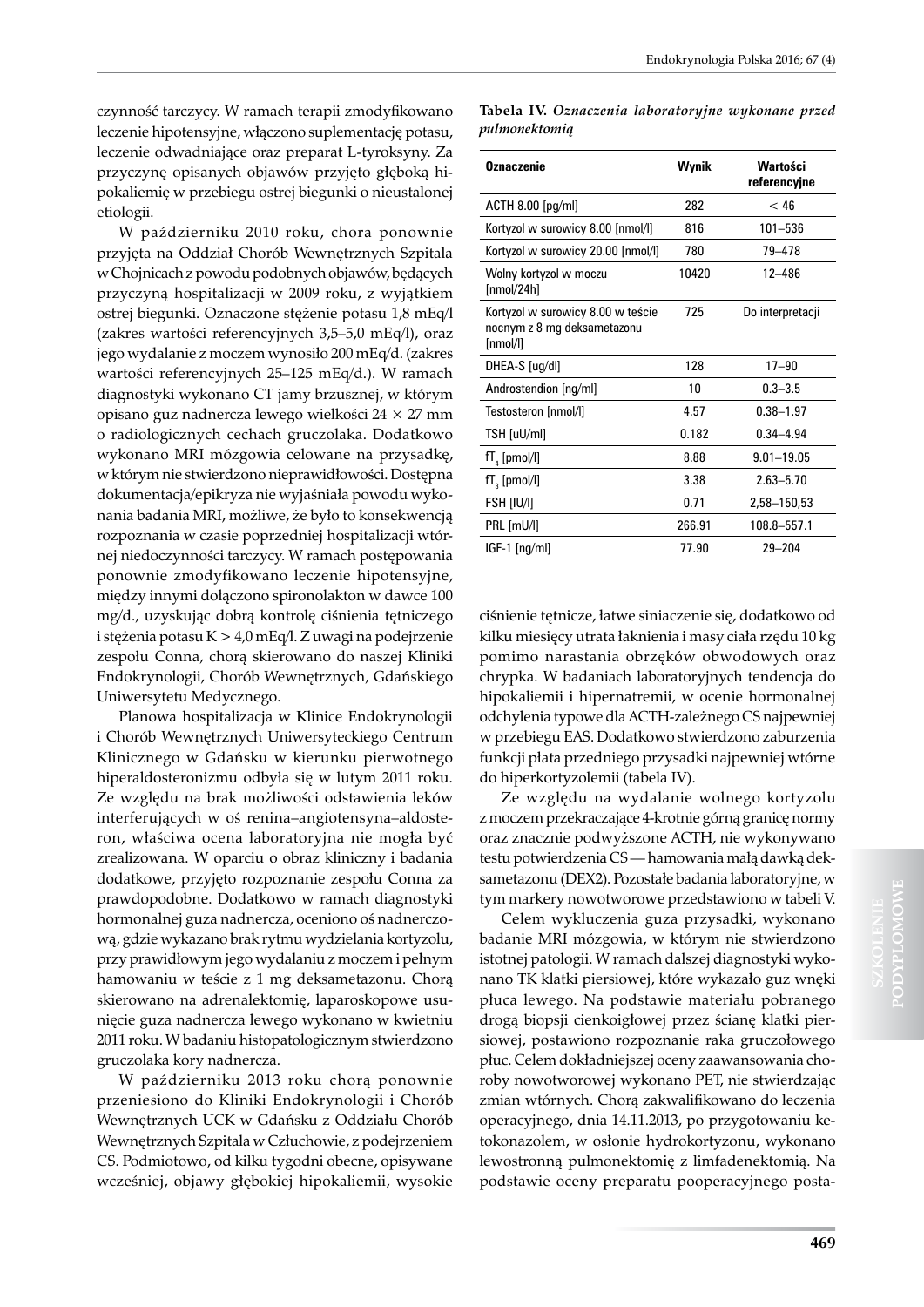| <b>Oznaczenie</b>   | Wynik | Wartości<br>referencyjne |
|---------------------|-------|--------------------------|
| CEA [ng/ml]         | 6.36  | < 5                      |
| CA 125 [U/ml]       | 30    | $<$ 35                   |
| CA19.9 [U/ml]       | 55,4  | $<$ 37                   |
| AFP [IU/ml]         | 6.76  | < 11.6                   |
| $CgA$ [ng/ml]       | 120,8 | < 100                    |
| Kalcytonina [pg/ml] | < 2.0 | < 11.5                   |

**Tabela VI.** *Oznaczenia laboratoryjne wykonane po pulmonektomii.* 

| <b>Oznaczenie</b>                     | Wynik  | Wartości<br>referencyjne |
|---------------------------------------|--------|--------------------------|
| $ACTH 8.00$ [pg/ml]                   | 10     | $<$ 46                   |
| Kortyzol w surowicy<br>8.00 [nmol/l]  | 605    | $101 - 536$              |
| Kortyzol w surowicy<br>20.00 [nmol/l] | 405    | 79-478                   |
| Wolny kortyzol w moczu<br>[nmol/24h]  | 394    | $12 - 486$               |
| DEX2 [nmol/l]                         | < 28   | Do interpretacji         |
| DHEA-s [ug/dl]                        | 15     | $17 - 90$                |
| Androstendion [ng/ml]                 | 10     | $0.3 - 3.5$              |
| Testosteron [nmol/l]                  | 4,57   | $0,38 - 1,97$            |
| TSH [uU/ml]                           | 2,79   | $0,34 - 4,94$            |
| $fT_{\text{A}}$ [pmol/l]              | 13,87  | $9.01 - 19.05$           |
| $fT_{\tiny{3}}$ [pmol/l]              | 4,09   | $2,63 - 5,70$            |
| FSH [IU/I]                            | 1,30   | 2,58-150,53              |
| PRL [mU/l]                            | 266,91 | 108,8-557,1              |
| $IGF-1$ [ng/ml]                       | 193,3  | 29-304                   |

DEX2 — test hamowania deksametazonem 2 mg/d./2 dni

wiono ostateczne rozpoznanie raka gruczołowego cewkowego z wydzielaniem śluzu, ze względu na zmiany węzłowe i zajęcie tętnicy płucnej, zaawansowanie nowotworu określono jako pT4N1Mx. W ocenie immunohistochemicznej, nie stwierdzono dodatnich barwień na ACTH. Okres pooperacyjny powikłany zapaleniem dolnych dróg oddechowych skutecznie leczony antybiotykiem. W wykonywanych systematycznie badaniach laboratoryjnych w pierwszych dniach po przeprowadzonej operacji utrzymywała się hiperkortyzolemia ACTH-zależna pomimo szybkiej redukcji, a następnie całkowitego odstawienia hydrokortyzonu. Z tego powodu, po opanowaniu infekcji układu oddechowego przeprowadzono test hamowania z małą

dawką deksametazonu (DEX2), uzyskując hamowanie kortyzolu w surowicy <50 nmol/l. Pozostałe badania hormonalne przeprowadzone po leczeniu operacyjnym przedstawiono w Tabeli VI.

W kwietniu 2014 roku chorą przyjęto na Oddział Onkologii celem paliatywnej radioterapii z powodu przerzutów do kości.

## **Dyskusja**

Przedstawiony przypadek kliniczny budzi wiele wątpliwości. Najważniejsze pytania, które się nasuwają, to: Czy mamy do czynienia z tak zwanym cyklicznym CS? Czy rozpoznanie raka płuc mogło być postawione 4 lata wcześniej? Czy postęp rozpoznanej choroby nowotworowej mógł być tak wolny? Czemu nie obserwowano typowej dla wyleczonych pacjentów z CS hipokortyzolemii w okresie pooperacyjnym (brak konieczności substytucji hydrokortyzonem)?

Biorąc pod uwagę niemal identyczne objawy będące przyczyną kilkukrotnej hospitalizacji pacjentki, skojarzone z głęboką hipokaliemią oraz odchyleniami sugerującymi wtórną niedoczynność tarczycy (podstawowe badania laboratoryjne wykonane w trakcie każdej z wspomnianej hospitalizacji), można by zweryfikować rozpoznanie, stawiając diagnozę zespołu Cushinga 4 lata przed rozpoznaniem raka płuca. Tym samym rozpoznanie opisywanego w piśmiennictwie cyklicznego CS byłoby prawdopodobne. Interesującym jest fakt, że objawy, które *ex post* można wiązać z hiperkortyzolemią, zawsze występowały w na wiele lat przed postawieniem ostatecznego rozpoznania. Wątpliwość powstaje w przypadku rozpoznania CS w przebiegu EAS na podłożu jednego z bardziej agresywnych nowotworów złośliwych — raka płuca. Alternatywna diagnoza to współistnienie dwóch rzadkich endokrynopatii: zespołu Conna i CS. Możliwym wytłumaczeniem braku hipokortyzolemtii po przeprowadzonym leczeniu operacyjnym byłaby typowa reakcja spotykana u ludzi zdrowych zależna od stresu okołooperacyjnego i stwierdzonej infekcji. Tymczasem u chorych wyleczonych z CS, leczenie substytucyjne glikokortykosteroidem musi być prowadzone przez wiele miesięcy po operacji, czasem nawet nie udaje się takiego leczenia odstawić w ogóle.

### **Wnioski**

Zespół Cushinga w przebiegu EAS stanowi dobry przykład właściwego postępowania medycznego, począwszy od zebrania dokładnego wywiadu i przeprowadzenia badania fizykalnego, wykonania szeregu badań dodatkowych, aż po wdrożenie właściwej terapii. Jak żadne inne zagadnienie, stanowi nie lada wyzwanie